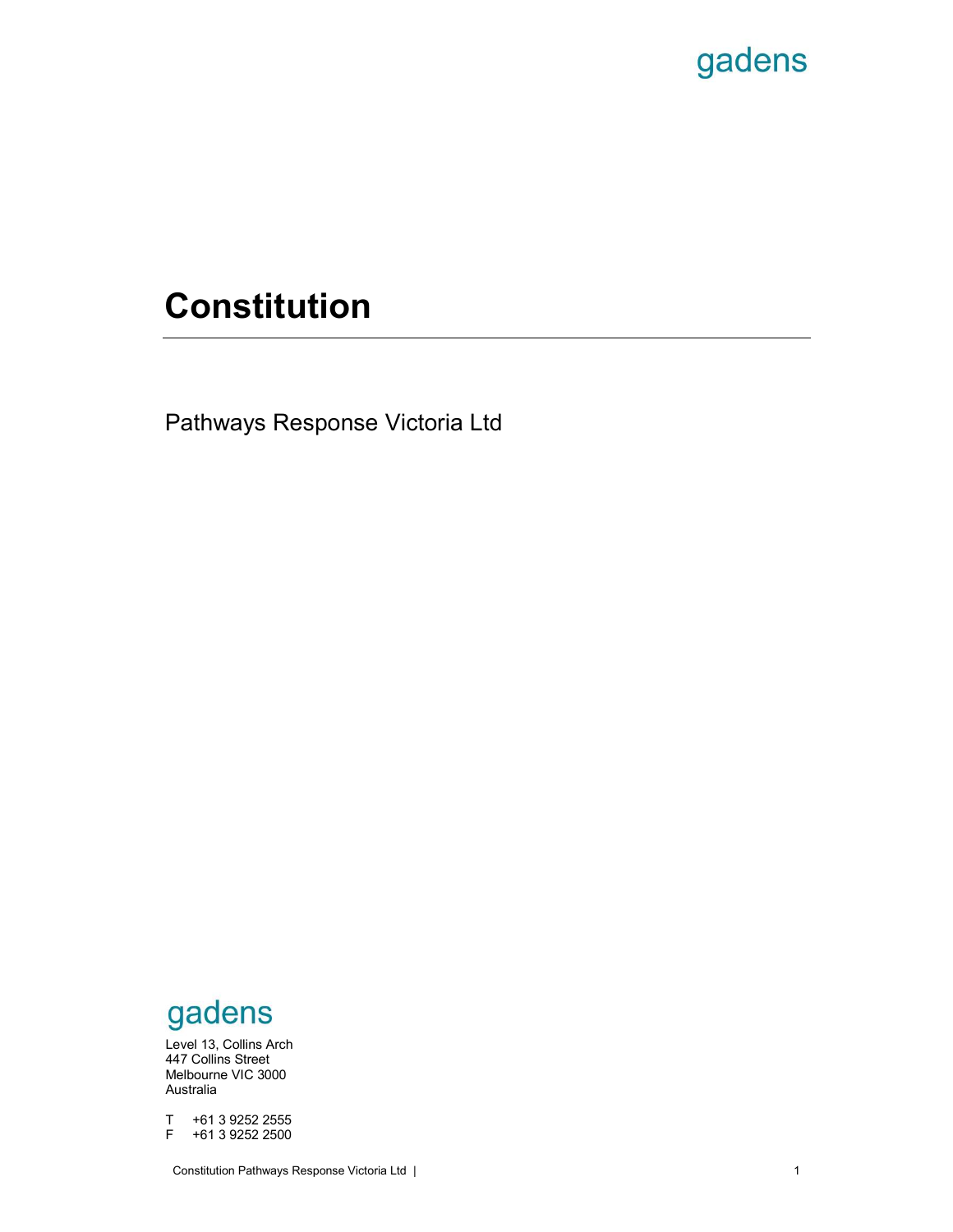# **Certificate of Registration of a Company**

This is to certify that

# **PATHWAYS RESPONSE VICTORIA LTD**

# **Australian Company Number 654 682 461**

is a registered company under the Corporations Act 2001 and is taken to be registered in Victoria.

# The company **is limited by guarantee.**

The company is a **public** company.

The day of commencement of registration is **the third day of December 2021.**



**CERTIFICATE FIRENT CATE** 

Issued by the Australian Securities and Investments Commission on this third day of December, 2021.

1 Lengo

Joseph Longo Chair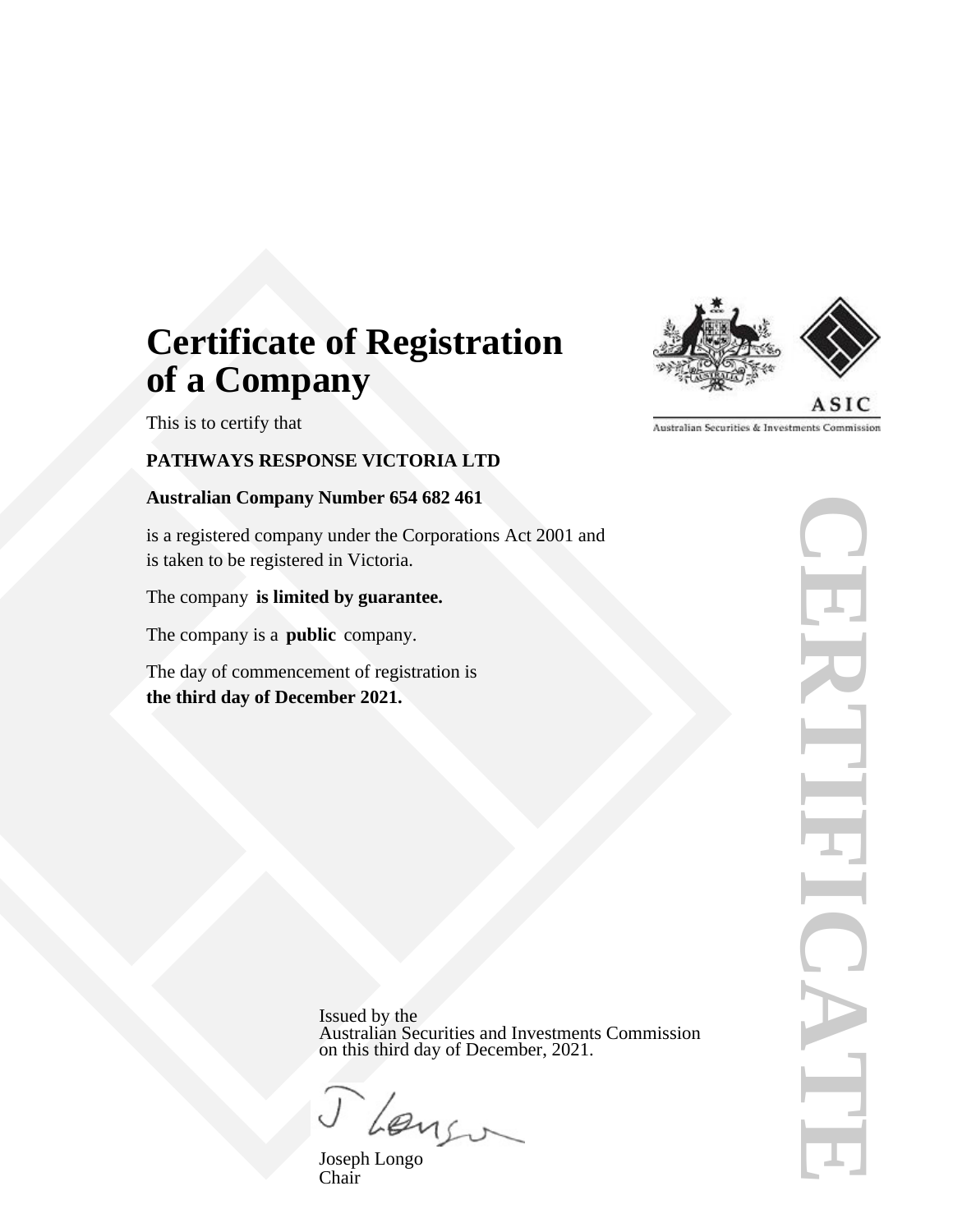# **Contents**

| 1. | General                                                     | 1              |
|----|-------------------------------------------------------------|----------------|
| 2. | Replaceable Rules                                           | 1              |
| 3. | Objects                                                     | 1              |
| 4. | Income and Property of the Company                          | 2              |
| 5. | Membership                                                  | 3              |
| 6. | <b>Board of Directors</b>                                   | 5              |
| 7. | <b>Nominations Committee</b>                                | $\overline{7}$ |
| 8. | Directors' meetings                                         | 8              |
| 9. | Observers                                                   | 10             |
|    | 10. Secretary                                               | 10             |
|    | 11. Committees                                              | 10             |
|    | 12. Policies                                                | 11             |
|    | 13. Executive Director and Response and Resolution Director | 11             |
|    | 14. Accounts                                                | 12             |
|    | 15. Audit                                                   | 12             |
|    | 16. Amendment of Constitution                               | 13             |
|    | 17. Corporate review                                        | 13             |
|    | 18. Winding up                                              | 13             |
|    | 19. Indemnity                                               | 14             |
|    | 20. Interpretation                                          | 15             |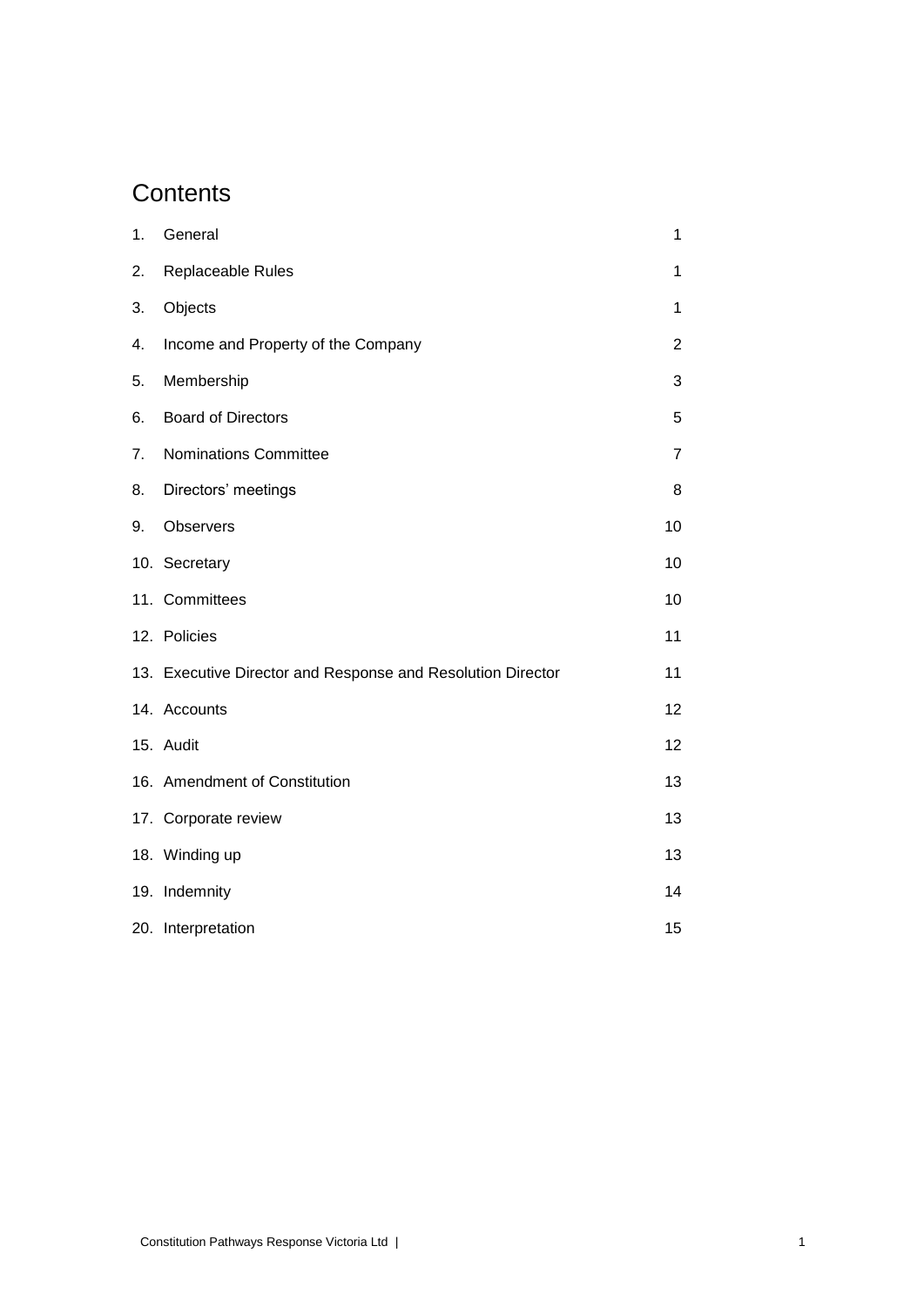# *Corporations Act 2001*

*Public Company Limited by Guarantee*

# **Pathways Response Victoria Ltd ACN 654 682 461**

# **1. General**

# **1.1 Defined meanings**

Words used in this document and the rules of interpretation that apply are set out and explained in the definitions and interpretations clause at the back of this document.

# **1.2 Company name**

The name of the company is Pathways Response Victoria Ltd (the **Company**).

# **2. Replaceable Rules**

The Replaceable Rules in the Corporations Act are displaced by this Constitution in their entirety and do not apply to the Company.

# **3. Objects**

# **3.1 Preamble**

The Company is established by the Bishops of Victoria for the purposes of implementing the National Response Protocol for Catholic Church Authorities in Australia for managing complaints, response and resolution for survivors of sexual abuse and misconduct by Church Personnel.

In establishing the Company, the Bishops have sought to enable the autonomous operation of an independent Board that oversees a person-centred model offering:

- (a) independent investigations and processes for seeking resolution and receiving monetary payment, and
- (b) care coordination services.

This person-centred model responds to the needs of those who seek pastoral contact as part of their healing and recovery journey (**Pathways model**), as an alternative to existing available mechanisms, such as the National Redress Scheme and civil litigation.

By forming the Company, the Bishops commit the Dioceses to participation in a state-wide approach to investigation, response and resolution and the provision of ongoing care to survivors of abuse. Other Church Authorities and Catholic Entities may choose to participate in the Pathways model operated by the Company.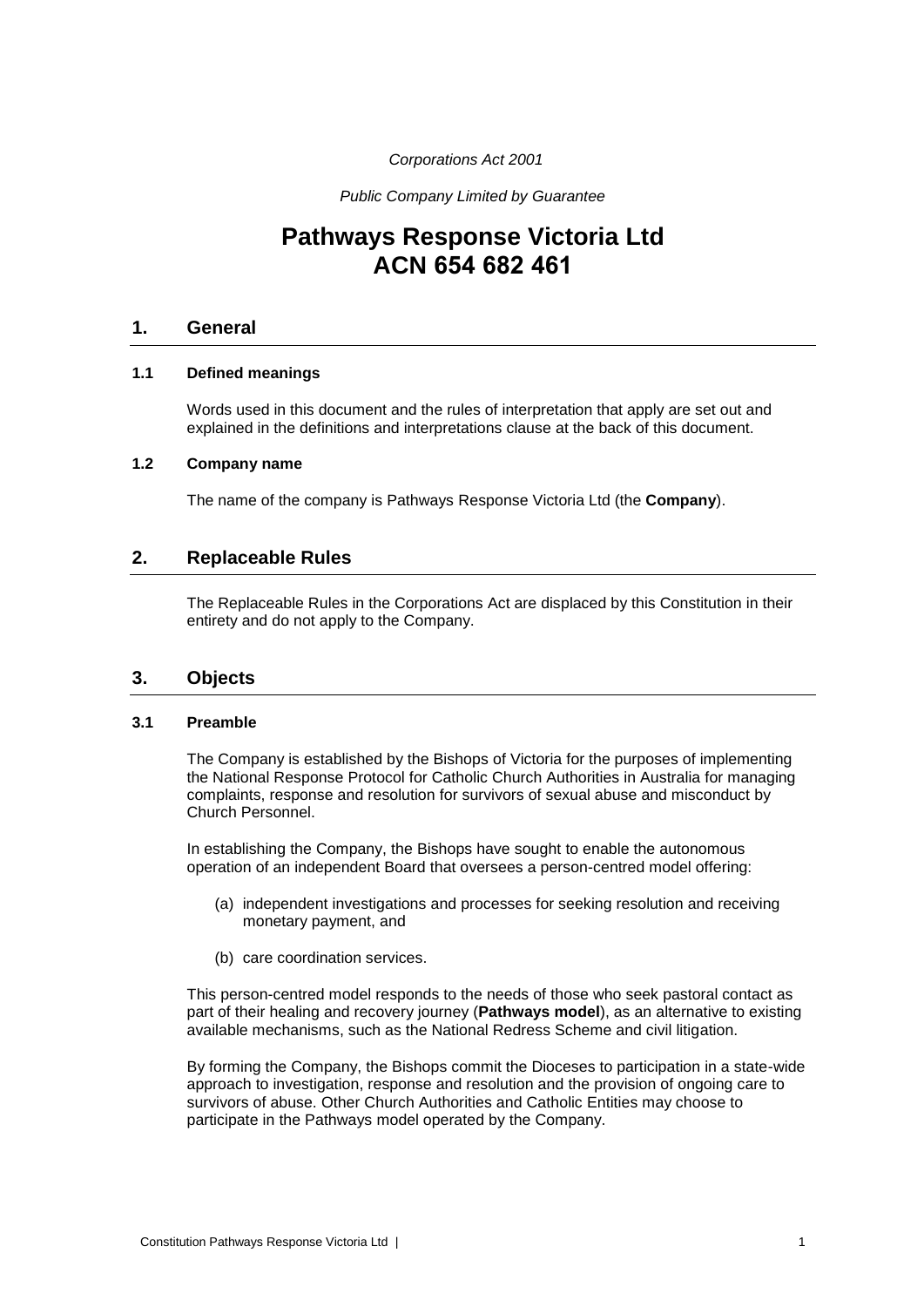# <span id="page-4-0"></span>**3.2 Objects**

- (a) The Company has been established for the principal purpose of provision of relief, response and resolution to survivors of sexual abuse and misconduct by Church Personnel through the investigation of allegations of such abuse and misconduct and provision of care and coordination services to survivors, in accordance with the principles of Catholic social teaching and beliefs, the National Response Protocol for Catholic Church Authorities in Australia and applicable civil and Church Laws.
- (b) In pursuing its principal purpose, the Company's objects are to:
	- (i) offer an independent and accountable complaint and investigation process that complies with statutory requirements;
	- (ii) provide mediation, adjudication and other dispute resolution services for seeking monetary payment, care and support, and acknowledgement and apology that is fair, transparent and accessible;
	- (iii) coordinate comprehensive, holistic, trauma-informed care and support services to survivors of sexual abuse and misconduct;
	- (iv) cooperate and collaborate with government, non-government organisations, charitable and not-for-profit institutions in pursuit of the Company's objects; and
	- (v) do such things as may be necessary, incidental or conducive to the attainment of the objects in this clause [3.2.](#page-4-0)

# **3.3 Powers under the Corporations Act**

The Company has the powers set out in the Corporations Act but only to do all things that are necessary, convenient or incidental to carry out the Objects including, without limitation, pursuant to clause [12:](#page-13-0)

- (a) formulating Policies;
- (b) making rules in connection with a Policy; and
- (c) revoking or amending a Policy or rules in connection with a Policy and formulating others.

# **4. Income and Property of the Company**

# <span id="page-4-1"></span>**4.1 Application of income and property**

- (a) The income and property of the Company will only be applied towards the promotion of the Objects.
- (b) No portion of the income or property will be paid or transferred directly or indirectly to the Members.

# **4.2 Payment of company expenses**

Nothing in clause [4.1](#page-4-1) prevents the payment in good faith of reasonable and proper:

(a) subject to clause [4.3,](#page-5-0) Remuneration to any of the officers or servants of the Company or to a Member in return for any services actually rendered, or goods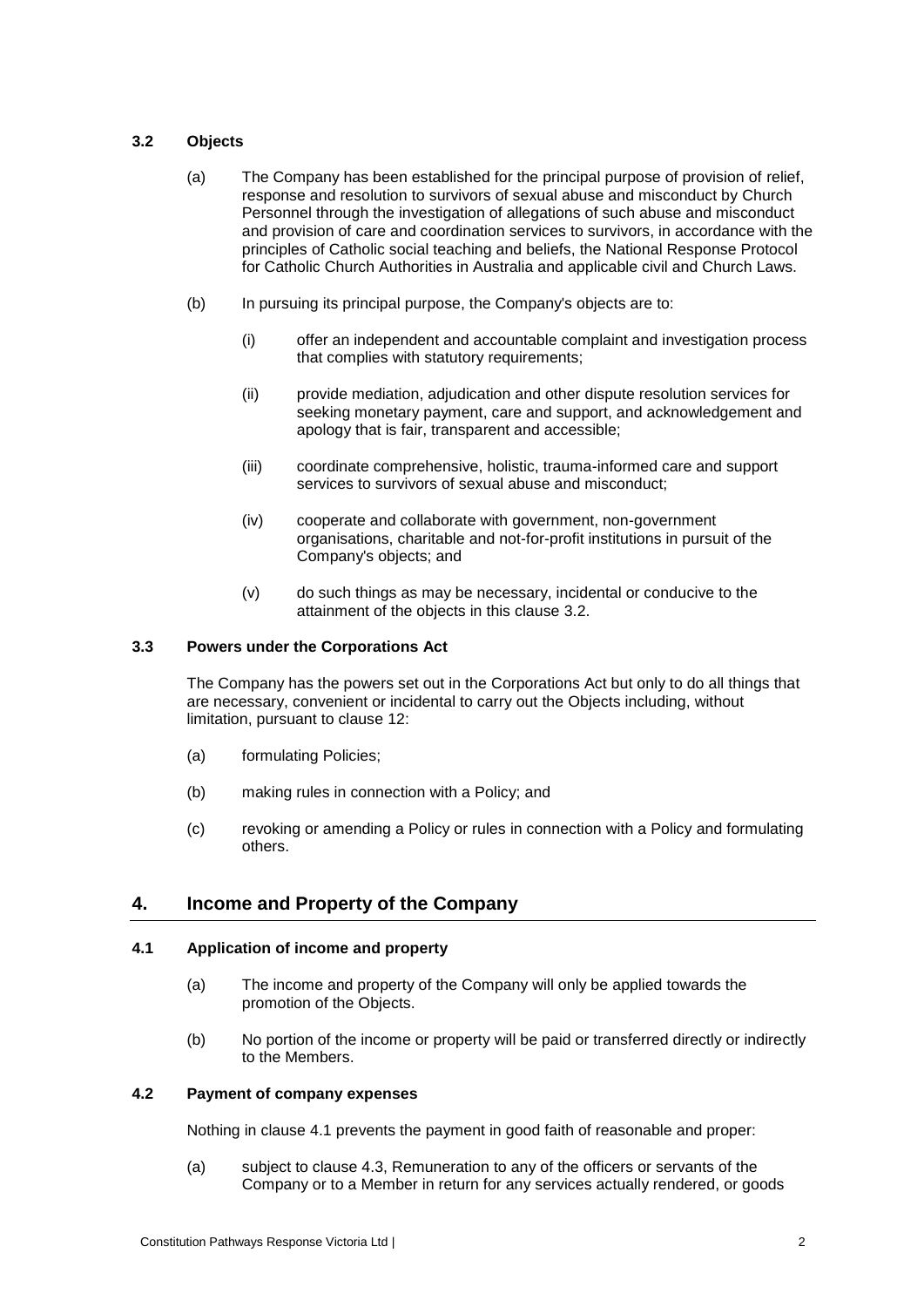supplied or hired, by them to the Company in the ordinary and usual course of business; or

- (b) interest on money borrowed from a Member for any of the purposes of the Company (provided the interest rate does not exceed the rate charged by the Company's bank on similar borrowings); or
- (c) rent for any premises provided by the Members.

# <span id="page-5-0"></span>**4.3 Payments to Directors**

- (a) The Company may make the following payments to a Director:
	- (i) Remuneration to Directors in an amount determined by the Members from time to time; or
	- (ii) for the reimbursement of out-of-pocket expenses incurred on reasonable commercial terms in carrying out the duties of a Director where the amount does not exceed an amount previously approved by a resolution of the Directors; or
	- (iii) for any service rendered to the Company in a professional or technical capacity, where the terms of service are on reasonable commercial terms and have been previously approved by a resolution of the Directors; or
	- (iv) relating to an indemnity in favour of the Director or a contract of insurance, as provided for in clause [19.](#page-16-0)
- (b) The Members shall have a discretion to determine the Remuneration of Directors to be paid by the Company (if any).

# **5. Membership**

# <span id="page-5-2"></span>**5.1 Members of the Company**

The Members of the Company comprise:

- (a) the Archbishop of Melbourne;
- (b) the Bishop of Ballarat;
- (c) the Bishop of Sale; and
- (d) the Bishop of Sandhurst.

# **5.2 Cessation of Membership**

Upon any change in the office of a Bishop, the successor in office (including as an administrator of a Diocese during a period of vacancy of the Diocese) shall upon notice in writing to the Secretary be denoted as a Member of the Company from the date of their appointment. The previous person in that office shall be taken to have ceased membership from the same date.

# <span id="page-5-1"></span>**5.3 Exercise of Members' rights and powers**

- (a) The Members must exercise their rights and powers in accordance with:
	- (i) this Constitution; and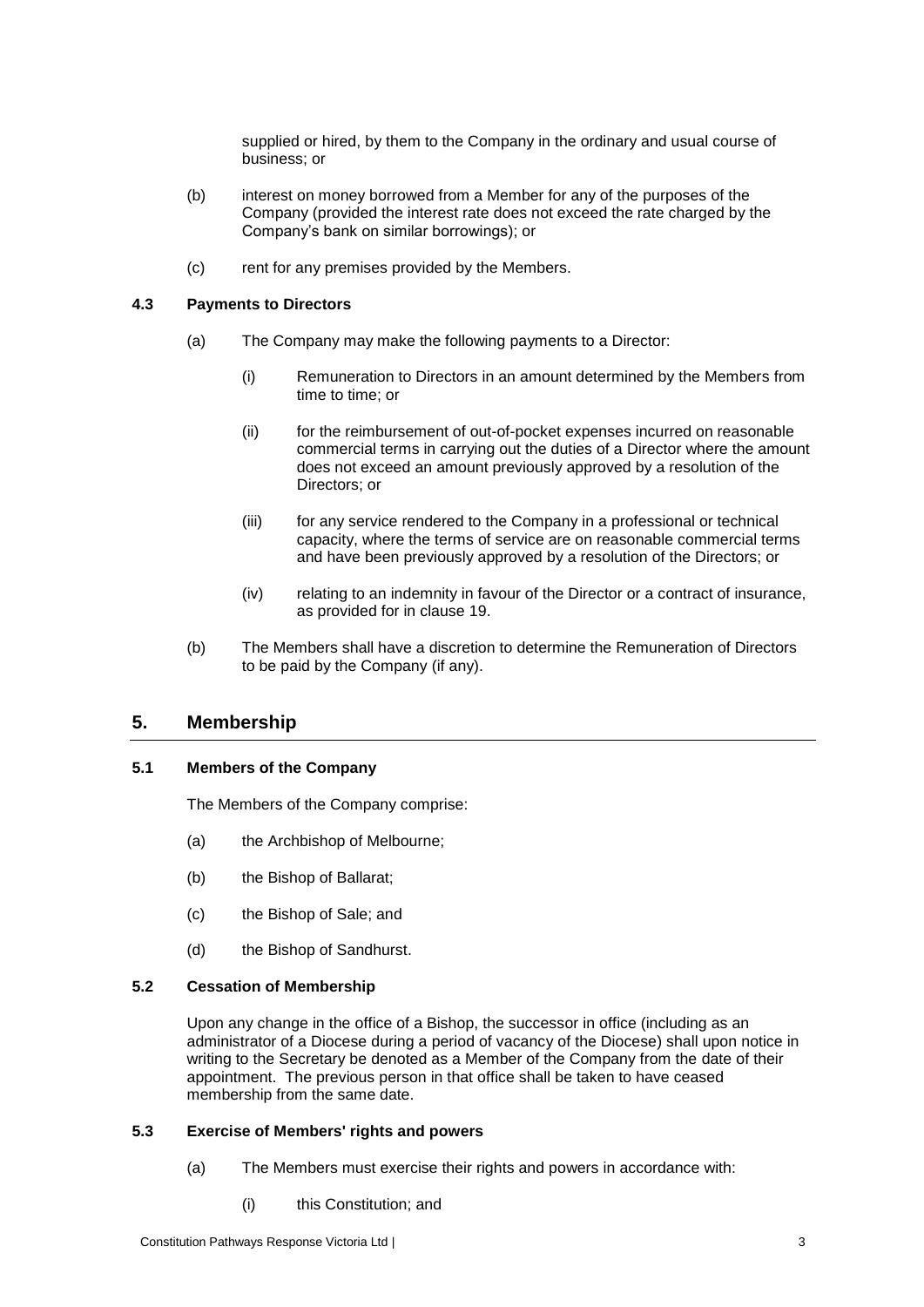- (ii) the process and requirements of civil law and Church Laws.
- (b) In the event there is any concern by the Board that the Members' exercise of the rights and powers under this Constitution is not in accordance with the requirements of clause [5.3\(a\),](#page-5-1) the Board may have recourse according to the provisions of Church Laws.
- (c) Subject to clause [5.3\(d\),](#page-6-0) the rights and privileges of a Member are personal to the Member and are not transferrable.
- <span id="page-6-0"></span>(d) Each Member may, by notice in writing to the other Members, appoint a person as the Member's nominee to act on behalf of the Member from time to time for any matter which requires the decision or approval of the Member under this Constitution.
- (e) Without limiting the generality of clause [5.3\(d\),](#page-6-0) a Member's nominee will be entitled to attend at Members' meetings and vote on a Members' resolution at a meeting or otherwise in place of the Member, and to otherwise represent the Member in relation to the exercise of all rights and powers of the Member under this Constitution and at law.

# **5.4 Members' meetings**

The Members shall meet together for the dispatch of business and adjourn and otherwise regulate their meetings as they think fit.

# **5.5 Annual General Meeting**

- (a) The Company will hold an annual general meeting at least once each calendar year and within five (5) months of the end of the financial year of the Company, on a date determined by the Members.
- (b) Subject to the provisions of the Corporations Act relating to special resolutions and agreements for shorter notice, a notice of at least 21 days must be provided for an annual general meeting of the Company (exclusive of the day on which the notice is served or deemed to be served and exclusive of the day for which notice is given).
- (c) A notice of an annual general meeting must be given to each Member, each Director, the Secretary, the Auditor, the Executive Director and the Response and Resolution Director. No other person shall be entitled to receive notices of general meetings, but the Members and the Board may determine that other persons be invited to attend the annual general meeting.
- (d) All Directors shall make reasonable efforts to attend the annual general meeting.
- (e) The business of an annual general meeting shall include any of the following, even if not referred to in the notice of meeting:
	- (i) consideration of the annual financial report, Directors' report and auditor's report;
	- (ii) appointment of the Auditor (if applicable);
	- (iii) report of the Chair of the Board, addressing specifically the pursuit and implementation of the Company's Objects;
	- (iv) report of the Executive Director and of the Response and Resolution Director.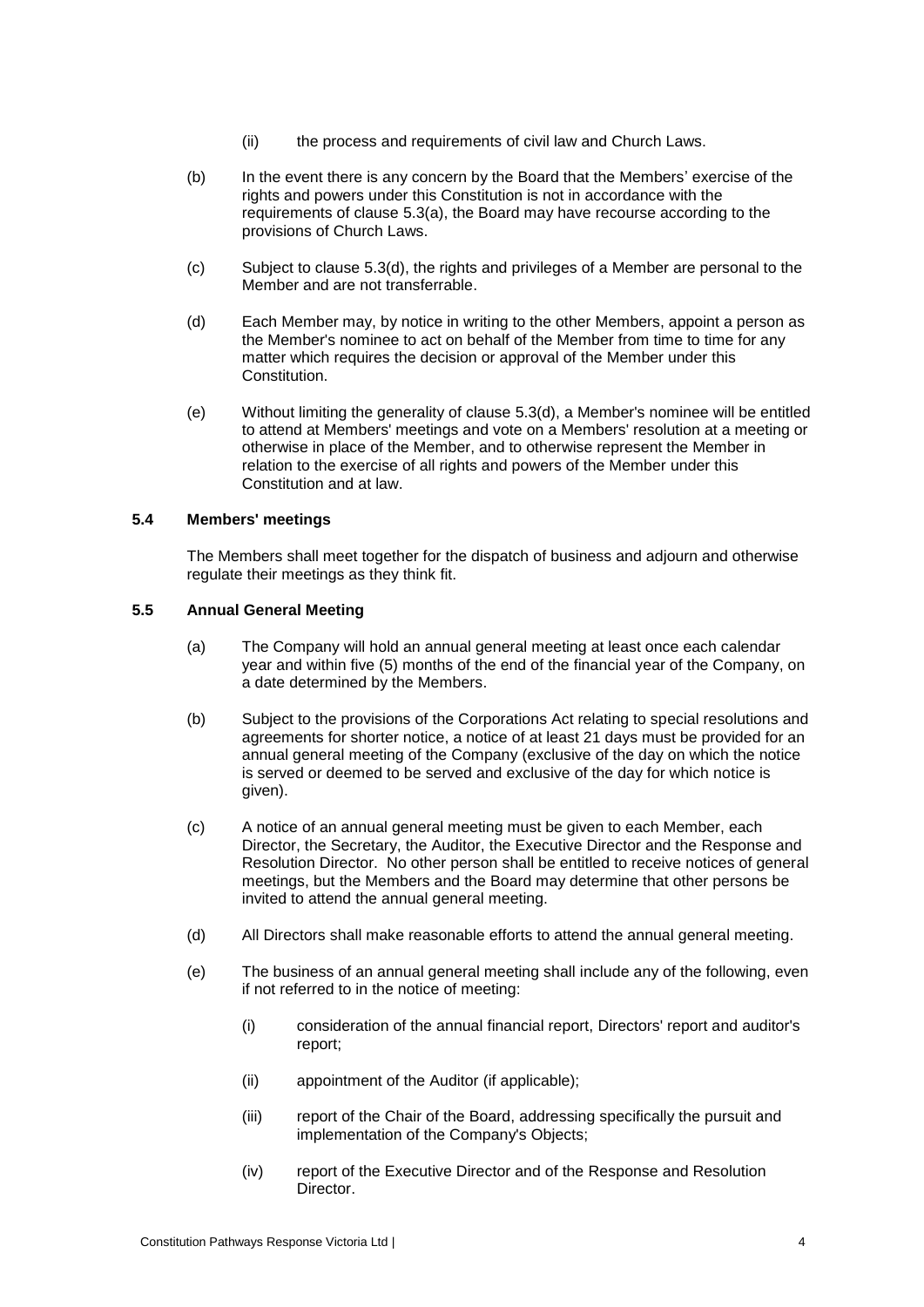- (f) The Chair of the Board shall preside at annual general meetings. If the Chair of the Board is absent or not present within 10 minutes after the time appointed for the holding of the meeting, the Members present (in person or by nominee) will determine one of the Members to preside at that annual general meeting.
- (g) In preparation for the annual general meeting, the Members may in their discretion seek any information from the Board that they consider relevant or that would assist them in consideration of, and understanding, the operations of the Company and its progress including regarding the pursuit and implementation of the Company's Objects, which has not otherwise been addressed by the material accompanying the notice of annual general meeting.

# **5.6 Members' decision making**

- (a) All resolutions and decisions required by the Corporations Act, the ACNC Act or by this Constitution to be made by the Members require approval by Unanimous Members' Resolution. The Members may pass a Unanimous Members' Resolution:
	- (i) at a meeting; or
	- (ii) by providing consent in writing that they are all in favour of a resolution which has been circulated to the Members.
- <span id="page-7-0"></span>(b) For the purposes of clause [5.6\(a\)\(ii\):](#page-7-0)
	- (i) the resolution is treated as having been passed at a meeting of the Members held on the day on which the written consent was provided. If the Members' written consent is provided on different days, then a resolution is treated as having been passed on the day on which the document was signed by the last Member. A resolution is not treated as passed on that day if, by its terms, it is said to take effect from another specified date;
	- (ii) two (2) or more separate documents containing the written consent of the Members that they are in favour of a resolution of the Members are together treated as constituting one document; and
	- (iii) the document or documents referred to in this clause  $5.6(a)(ii)$  are treated as constituting a minute of that meeting and must be entered in books kept for that purpose.

# **6. Board of Directors**

# **6.1 Board of Directors**

- (a) Subject to the Corporations Act and this Constitution, the business of the Company is to be managed by or under the direction of the Directors.
- (b) Subject to clause  $6.1(c)(i)$ , the Directors may exercise all of the powers of the Company that are not required by the law or this Constitution (including those matters described at [Schedule 1\)](#page-21-0) to be exercised by the Members.
- <span id="page-7-1"></span>(c) The Directors:
	- (i) must not confirm a Director's position under clause [6.6\(b\);](#page-9-0)
	- (ii) must not discontinue or fundamentally alter the operations of the Company as contemplated by the Objects;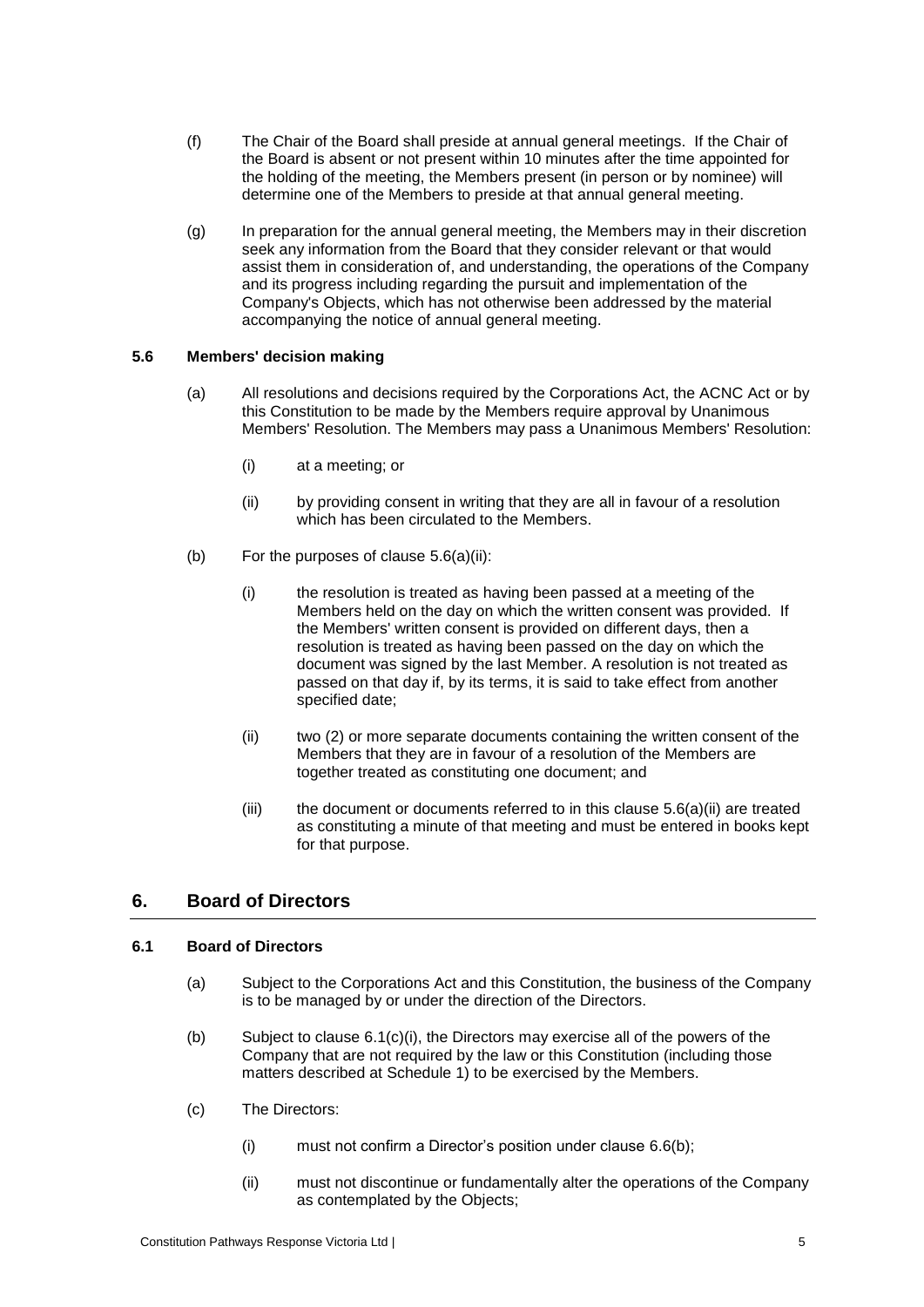- (iii) must ensure that the Company does not establish any subsidiary or other new entity, joint venture or other corporate affiliation;
- (iv) must not, and must ensure that the Company does not, operate outside the authorised delegations and financial limitations provided by the Members (and as amended from time to time); and
- (v) must not, and must ensure that the Company does not, revoke or jeopardise its status as a charity registered with the ACNC,

without the Members' prior written approval.

# <span id="page-8-5"></span>**6.2 Number of Directors**

The Board shall comprise a minimum of three (3) Directors and a maximum of seven (7) Directors. The Members may from time to time increase or reduce the minimum or maximum number of Directors, provided that the minimum number must always be at least three (3).

# <span id="page-8-6"></span>**6.3 Appointment of Directors**

- (a) The Directors shall be appointed by the Members by notice in writing to the Secretary from among such persons as recommended by the Board.
- <span id="page-8-2"></span><span id="page-8-0"></span>(b) In making recommendations to the Members for appointments to the Board, the Board:
	- (i) may only propose persons that have been recommended to the Board by the Nominations Committee as suitable candidates for appointment as Directors; and
	- (ii) will have regard to the skills and experience of a person considered for appointment in any discipline, profession or field of knowledge which may be beneficial to the Company, and
	- (iii) will have regard to the Company's commitment to ensure diversity of the Board, including but not limited to gender and cultural inclusion.
- <span id="page-8-1"></span>(c) In making appointments to the Board, the Members will also have regard to the matters referred to in clauses [6.3\(b\)\(ii\)](#page-8-0) and [6.3\(b\)\(iii\).](#page-8-1)
- (d) The Members may at any time by written notice to the Secretary remove any Director appointed under clause [6.3\(b\)](#page-8-2) from office.

# <span id="page-8-3"></span>**6.4 Persons ineligible for appointment as a Director**

In addition to persons ineligible to hold office as a Director by virtue of the Corporations Act or other provisions of this Constitution, the following persons shall not be eligible for appointment as a Director:

- <span id="page-8-4"></span>(a) any Member or a Member's nominee appointed under clause [5.3\(d\);](#page-6-0)
- (b) any employee of the Company;
- (c) any employee of the Archdiocese of Melbourne, the Diocese of Ballarat, the Diocese of Sale or the Diocese of Sandhurst or of any entity that is a Diocesan agency of any of these four Dioceses;
- (d) any member of the clergy of the Church;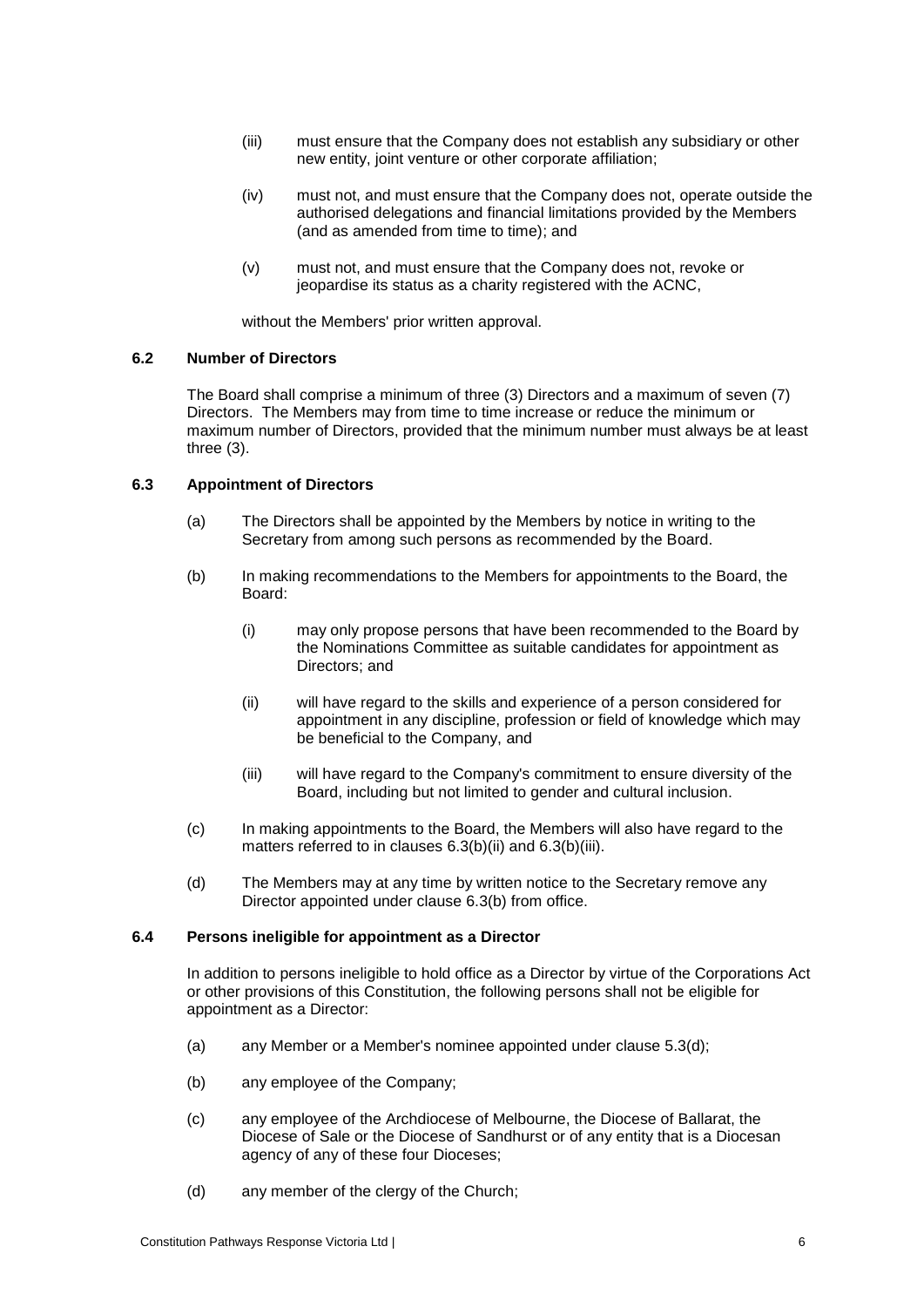- (e) any person who has been:
	- (i) disqualified from being a Responsible Entity of a Registered Entity during the preceding twelve (12) months; or
	- (ii) suspended or removed as a Responsible Entity of a Registered Entity,

under the ACNC Act.

# <span id="page-9-2"></span>**6.5 Term**

- (a) Each Director will hold office for a term of up to three (3) years as determined by the Members when appointing the Director, after which that Director must retire from office.
- (b) A retiring Director shall be eligible for re-appointment for further terms of up to three (3) years as determined by the Members, subject to a maximum tenure of nine (9) consecutive years in office unless otherwise determined by the Members on recommendation by the Board.

# **6.6 Vacation of office**

In addition to the circumstances in which the office of Director becomes vacant by virtue of the Corporations Act or other provisions of this Constitution, the office of Director is vacated automatically if the Director:

- (a) becomes mentally incapable or the Director's estate is liable to be dealt with in any way under the law relating to mental health
- <span id="page-9-0"></span>(b) is absent from more than three (3) consecutive meetings of Directors without the prior leave of the Board or fails to respond to three (3) consecutive requests for a circulatory resolution in accordance with clause [8.6](#page-11-0) to be passed without a meeting of the Directors, unless the Board determines otherwise with the prior approval of the Members; or
- (c) gives a notice of resignation in writing to the Secretary; or
- (d) becomes a person who, pursuant to clause [6.4,](#page-8-3) would be ineligible to hold office as a Director.

# <span id="page-9-1"></span>**7. Nominations Committee**

# **7.1 Composition of Nominations Committee**

The Board shall establish a Nominations Committee comprising of three (3) persons, being:

- (a) the Chair of the Board *ex officio*;
- (b) two (2) other persons appointed by the Board at its discretion, provided that either of these persons may or may not be a Director but must not be a person who, pursuant to clause [6.4,](#page-8-3) would be ineligible to hold office as a Director.

# **7.2 Role of the Nominations Committee**

(a) The Nominations Committee shall have terms of reference specified by the Board, which must include the following responsibilities: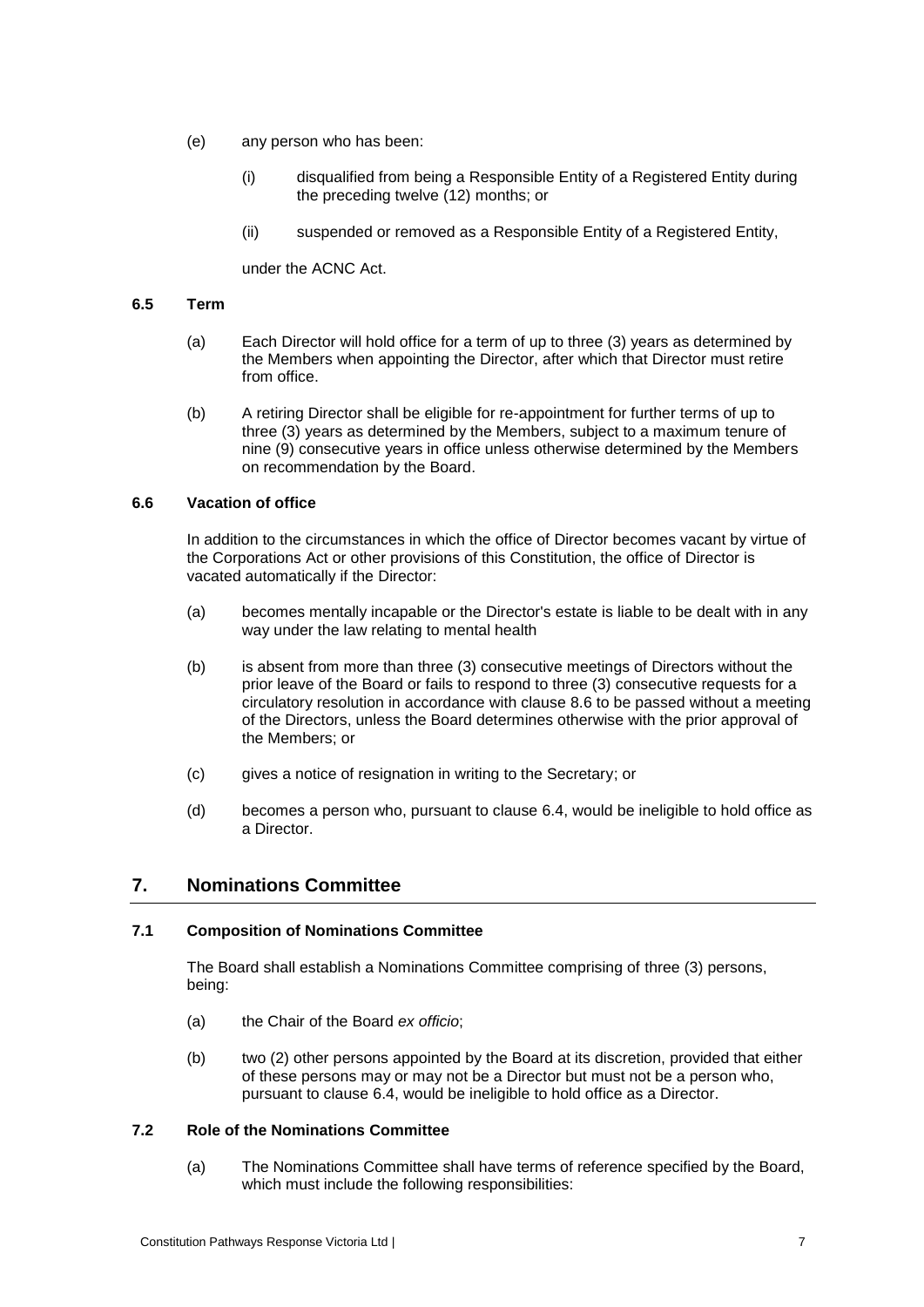- (i) identifying and recommending to the Board suitable candidates for appointment as Directors;
- (ii) identifying and recommending to the Board suitable candidates for appointment as the Executive Director and Response and Resolution Director;
- (iii) developing a process for evaluation of Board performance and ensuring succession planning for the Board; and
- (iv) any other function that the Board determines appropriate.
- (b) In assessing the suitability of candidates for appointment as Directors, the Nominations Committee must:
	- (i) ensure that there is among the Directors a desirable combination of skills, qualifications and experience relevant for the operations of the Company from time to time;
	- (ii) promote the Board's independence;
	- (iii) observe the Company's commitment to ensure diversity of the Board, including but not limited to gender and cultural inclusion,
	- (iv) satisfy itself that a candidate for a position on the Board is not disqualified from being a Responsible Entity of a Registered Entity during the preceding twelve (12) months or suspended or removed as a responsible entity of a registered entity, under the ACNC Act.
- (c) The Nominations Committee has absolute discretion in all of its functions, subject only to the direction of the Directors, the provisions of this Constitution and the law.

# **8. Directors' meetings**

# **8.1 Meetings**

The Board shall meet together at least four (4) times each year for the dispatch of business and adjourn and otherwise regulate its meetings as it thinks fit.

# **8.2 Quorum**

A quorum of the Board comprises a majority of the Directors eligible to vote. The quorum must be present at all times during the meeting.

# **8.3 Voting**

All resolutions of the Directors must be passed by a majority vote of all Directors entitled to vote on the resolution. The Chair of the Board shall have a casting vote in addition to any vote they have in their capacity as a Director.

# <span id="page-10-1"></span><span id="page-10-0"></span>**8.4 Chair and Deputy Chair of the Board**

- (a) The Members shall appoint from among the Directors the Chair and Deputy Chair of the Board, from time to time, and shall determine the period for which such persons are to hold office as Chair and Deputy Chair of the Board, respectively.
- (b) The Chair of the Board shall preside at Directors' meetings.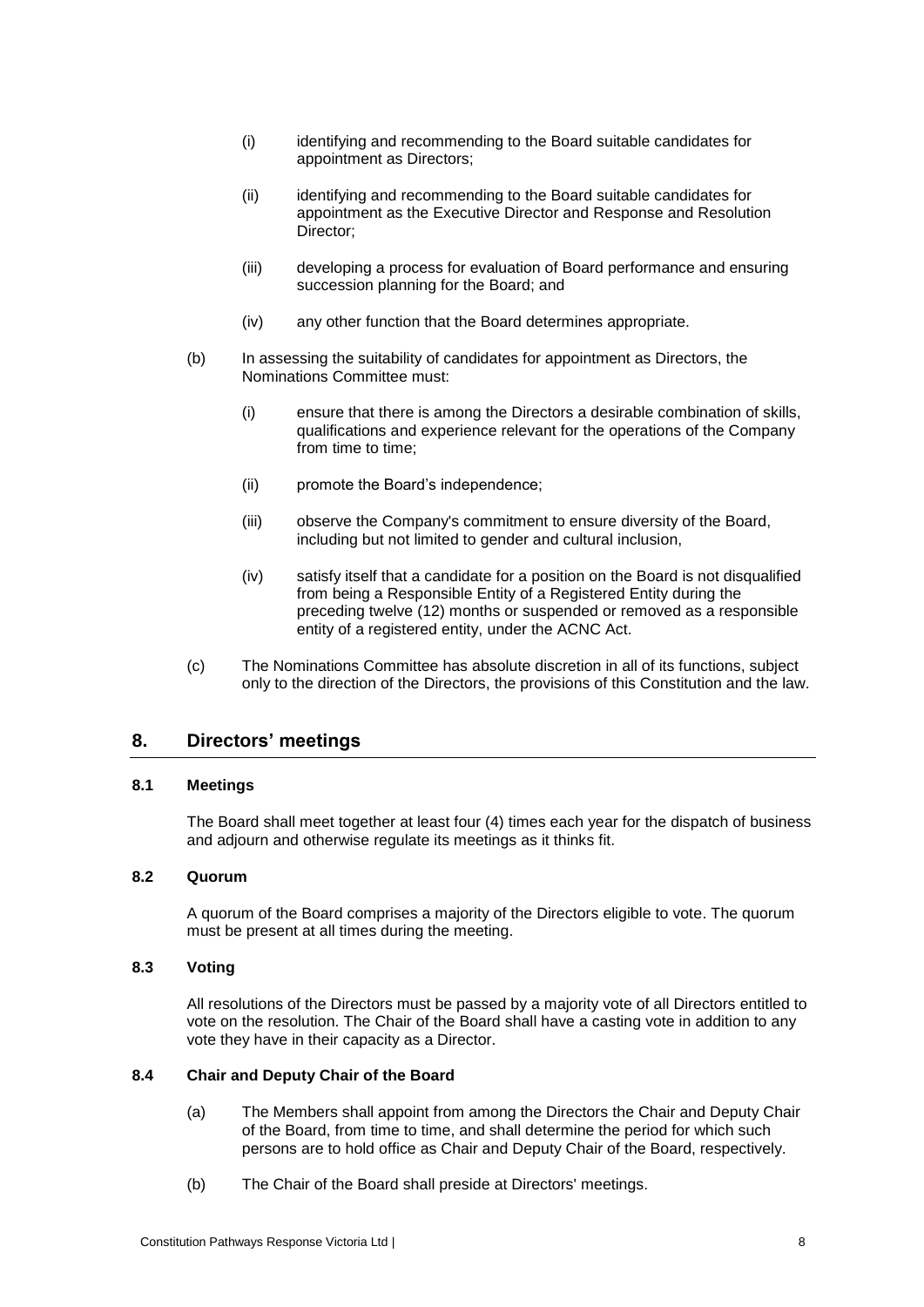- (c) Where a meeting of the Board is held and the Chair of the Board is absent or not present within fifteen (15) minutes after the time appointed for the holding of the meeting or is unwilling to act:
	- (i) the Deputy Chair of the Board shall preside at the meeting; and
	- (ii) if the Deputy Chair of the Board is absent or not present within ten (10) minutes after the time appointed for the holding of the meeting or is unwilling to act, the Directors present shall elect one of their number to be the chair of that meeting.

# **8.5 Vacancy of Chair**

- (a) The office of the Chair and/or the Deputy Chair of the Board shall become and be vacant:
	- (i) if the Chair and/or Deputy Chair of the Board ceases to be a Director;
	- (ii) by the written resignation of the Chair and/or the Deputy Chair of the Board from the office; or
	- (iii) by written notice of removal given by the Members after consultation with the Directors.
- <span id="page-11-2"></span>(b) Where the office of the Chair and/or the Deputy Chair of the Board becomes vacant, a new Chair or Deputy Chair of the Board (as applicable) will be appointed in accordance with clause [8.4.](#page-10-0)

# <span id="page-11-1"></span><span id="page-11-0"></span>**8.6 Circular Resolution of Directors**

- (a) If all Directors have provided consent in writing that they are in favour of a resolution of the Directors which has been circulated to the Directors, a resolution in those terms is treated as having been passed at a meeting of the Directors held on the day on which the written consent was provided. If the Directors provide written consent on different days, then a resolution is treated as having been passed on the day on which written consent was provided by the last Director. A resolution is not treated as passed on that day if the circular resolution, by its terms, is said to take effect from another specified date.
- (b) For the purposes of clause [8.6\(a\):](#page-11-1)
	- (i) 2 or more separate documents containing the written consent of the Directors that they are in favour of a resolution of the Directors are together treated as constituting one document; and
	- (ii) the document or document referred to in this clause [8.6](#page-11-0) are treated as constituting a minute of that meeting and must be entered in books kept for that purpose.

# <span id="page-11-3"></span>**8.7 Provision of documents to Members**

The Board of Directors must provide to the Members the minutes of each Board of Directors' meeting within fourteen (14) days following the meeting at which they are confirmed.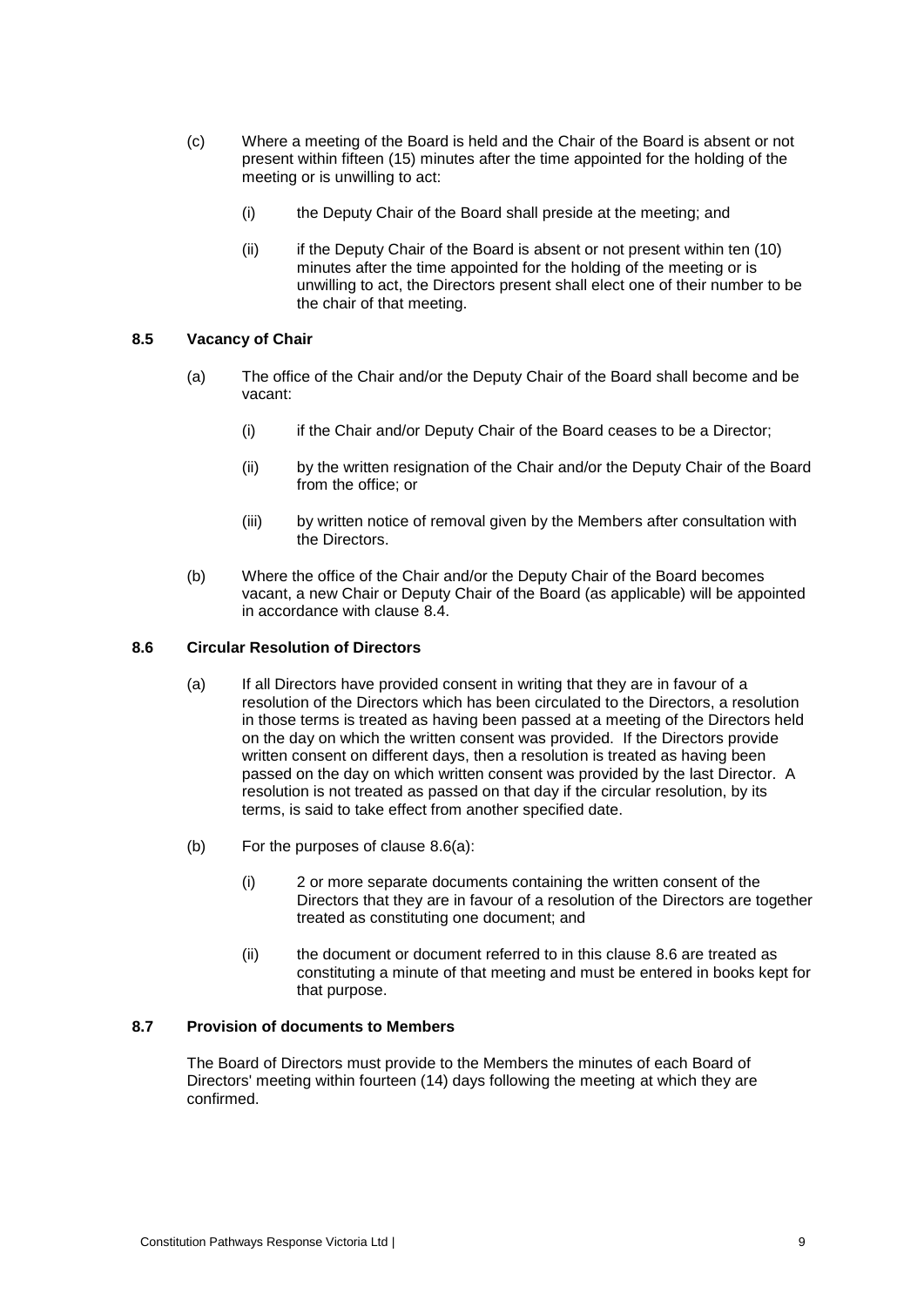# **9. Observers**

The Board may permit the attendance of any person at any Directors' meeting where, in the opinion of the Directors, such person may be able to assist the Board regarding any matter before it.

# <span id="page-12-2"></span>**10. Secretary**

- (a) The Board shall appoint a Secretary of the Company for a term and on conditions determined by them.
- (b) The Secretary of the Company is entitled to attend and be heard on any matter at all Board of Directors' and general meetings.
- <span id="page-12-0"></span>(c) A person who is ineligible to be a Director under clause [6.4](#page-8-3) (except under subclause [6.4\(b\)\)](#page-8-4) is also ineligible to be appointed, or continue to hold office, as Secretary. For the avoidance of doubt, the Secretary may be an employee of the Company.
- (d) The office of the Secretary shall become and be vacant:
	- (i) by the written resignation of the Secretary from the office;
	- (ii) if the persons becomes ineligible to continue to hold office as the Secretary in accordance with clause [10\(c\);](#page-12-0) or
	- (iii) by written notice of removal given by the Board.

# <span id="page-12-1"></span>**11. Committees**

# **11.1 Establishment of Committees**

The Board may constitute and appoint such Committees (consisting of at least one Director) as it thinks fit, with responsibilities in areas relevant to the Company from time to time

# **11.2 Terms of reference**

Subject to this Constitution, each Committee will have terms of reference specified by the Board.

# **11.3 Delegation to committee**

The Board may delegate any of their powers (other than this power of delegation) to such Committees as it thinks fit. The Board may at any time revoke, withdraw, alter or vary all or any of such powers. No delegation will prevent the exercise of any power by the Board.

# **11.4 Committee powers**

Any Committee so formed must, in the exercise of the powers so delegated, or functions entrusted, conform to any directions that may at any time be imposed by the Board. Any power exercised by a Committee will be deemed to have been exercised by the Board.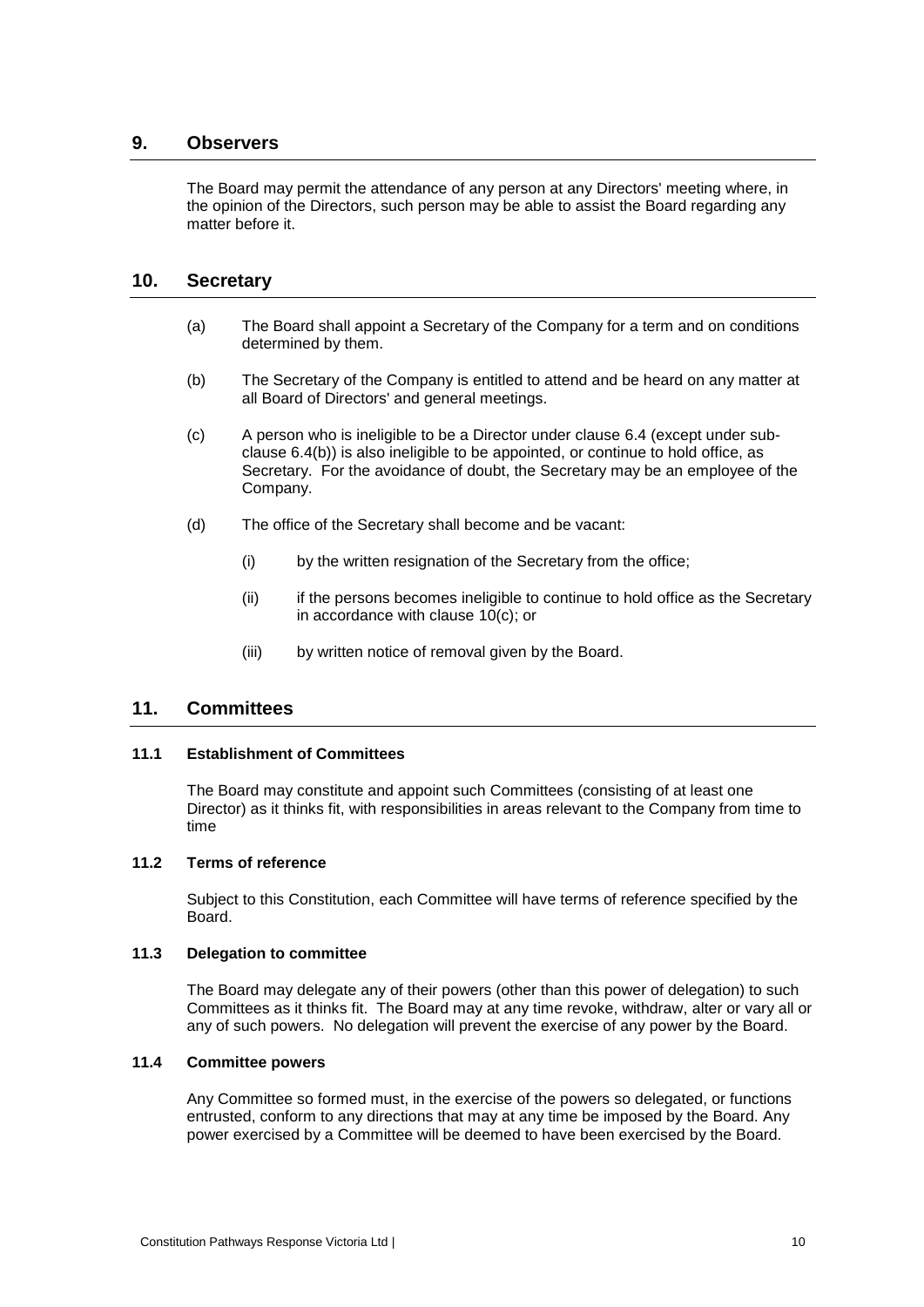# <span id="page-13-0"></span>**12. Policies**

# **12.1 Power of Board to make Policies**

Subject to and consistent with this Constitution, the Board may from time to time make and approve (as applicable) Policies for or with respect to all matters relating to the organisation, management and good government of the Company and its operations.

#### **12.2 Variation of Policies**

The Board may, by resolution, repeal, revoke, alter, amend or otherwise modify a Policy or part of a Policy.

#### **12.3 Consistency with mission of Church**

The power of the Board to make any Policy under this clause [12,](#page-13-0) is subject to the Board ensuring that at all times any such Policy is not contrary to the beliefs, traditions, practices and canonical decrees of the Church or Church Laws.

# <span id="page-13-1"></span>**13. Executive Director and Response and Resolution Director**

#### **13.1 Executive Director**

The Executive Director, subject to the directions of the Board, is responsible to the Board for the leadership, stewardship and management of the Company.

#### **13.2 Response and Resolution Director**

The Response and Resolution Director, subject to the directions of the Board, is responsible to the Board for overseeing and managing the complaints process and the response and resolution process offered by the Company to survivors of sexual abuse and misconduct by Church Personnel.

# **13.3 Appointment and removal**

The Board shall have the power to appoint or reappoint a person to the office of Executive Director and to the office of Response and Resolution Director on such terms, conditions and remuneration as the Board determines. The Board shall have the power to suspend or remove the Executive Director and the Response and Resolution Director from office.

#### **13.4 Delegations to the Executive Director and the Response and Resolution Director**

- (a) The Executive Director and the Response and Resolution Director have autonomous functions, each reporting to the Board.
- (b) The Board may by resolution delegate to the Executive Director and to the Response and Resolution Director such of its powers exercisable under this constitution by the Board as it sees fit (including the powers of delegation), and may confer such powers for such objects and purposes, and upon such terms and conditions, and with such restrictions, as the Board thinks expedient, but not to the exclusion of, or in substitution for, all or any of the powers of the Board. The Board may at any time or times alter, revoke, withdraw or vary all or any of such delegations.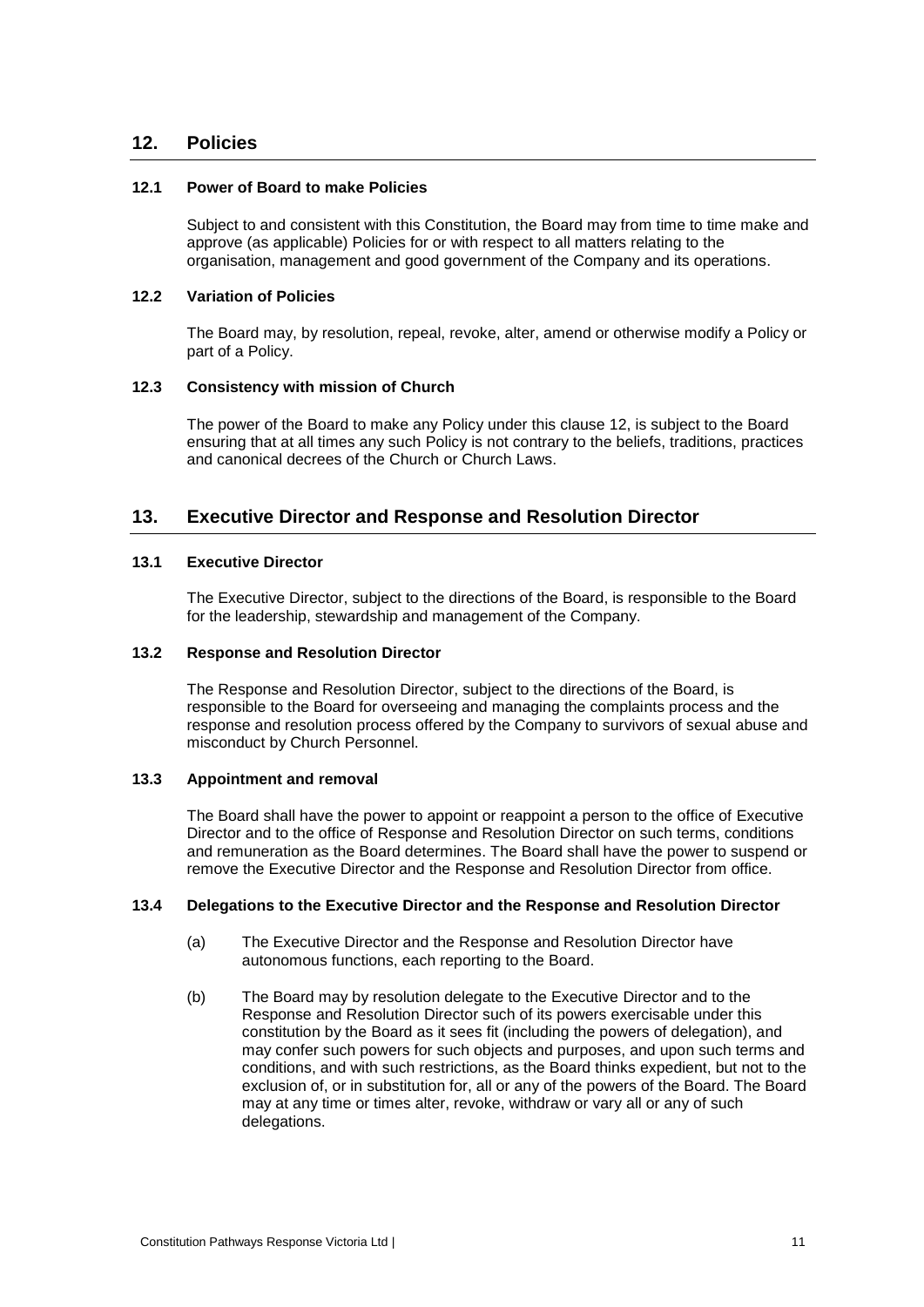# **13.5 Directors' meetings**

- (a) The Executive Director and the Response and Resolution Director shall receive notice of and attend all Directors' meetings except where otherwise requested by the Board.
- (b) For the avoidance of doubt:
	- (i) the Executive Director and the Response and Resolution Director may speak, but not vote, at Directors' meetings;
	- (ii) the Executive Director and the Response and Resolution Director are not to be counted towards quorum at Directors' meetings; and
	- (iii) the Executive Director and the Response and Resolution Director shall not be eligible to be a Director.

# **14. Accounts**

# **14.1 Preparation of accounts**

- (a) The Board must cause the Company to prepare financial accounts in accordance with the law.
- (b) The Board must cause the Company to prepare a financial report, a Director's report and any other reports that comply with the ACNC Act and any other relevant legislation.

# **14.2 Auditing of financial report**

The Board must cause the Company's financial report for each financial year to be audited by the Auditor and obtain an auditor's report in accordance with any requirements of the ACNC Act and any other relevant legislation. Audited financial reports provided to the Members are conclusive.

# <span id="page-14-0"></span>**14.3 Inspection of books**

- (a) The Members may inspect the financial reports of the Company at their request.
- <span id="page-14-1"></span>(b) The following persons may at any reasonable time access and inspect any financial record of the Company, provided any such financial record does not identify individual survivors:
	- (i) any nominee of the Members authorised in writing by them, subject to the terms of such authorisation;
	- (ii) the Auditor; and
	- (iii) any Director.

# **15. Audit**

# **15.1 Appointment of Auditor**

(a) A properly qualified Auditor or Auditors shall be appointed and his/her or their duties regulated in accordance with the Corporations Act and the ACNC Act.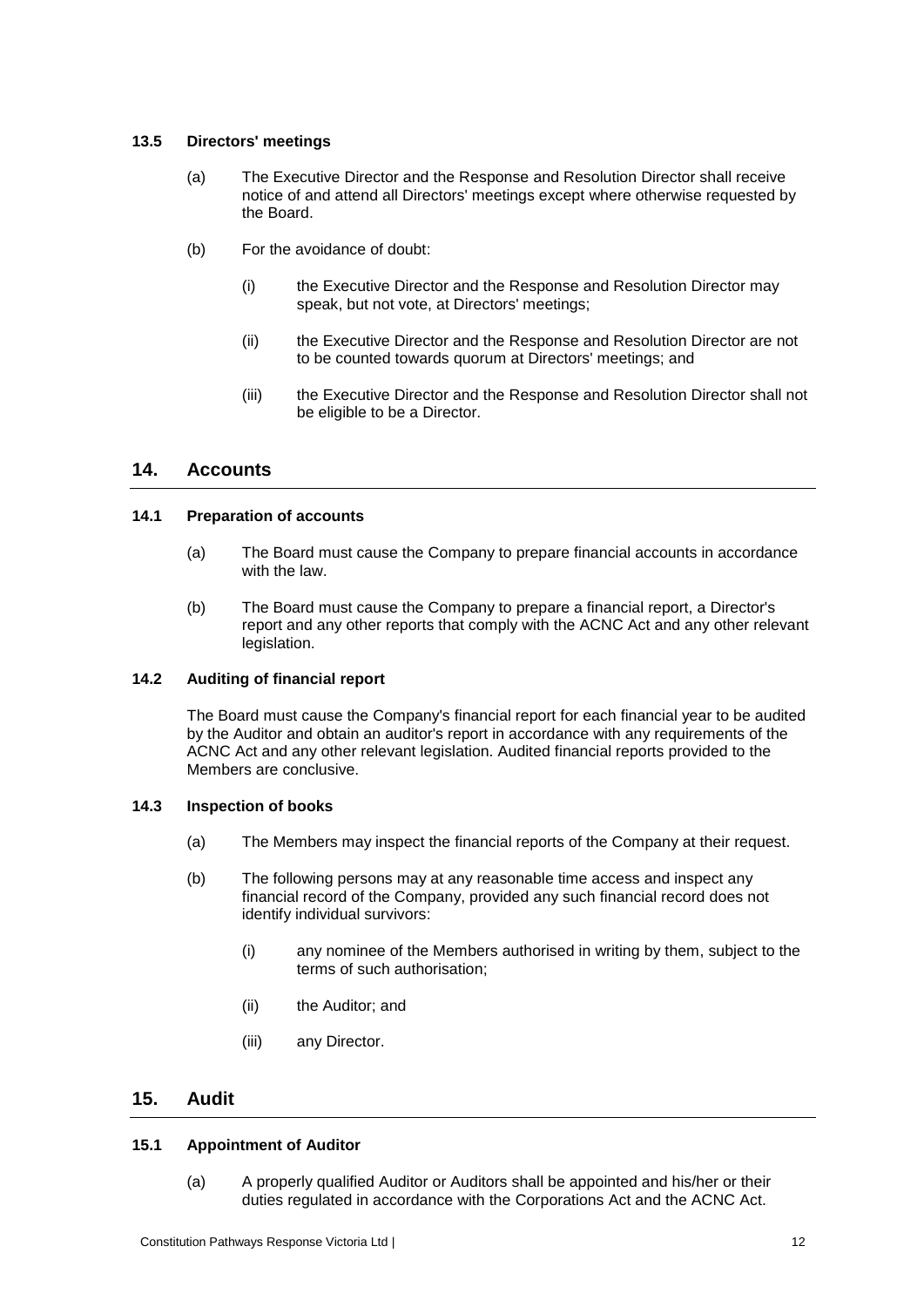(b) The remuneration of the Auditor may be determined by the Directors at a Directors' meeting.

# **15.2 Removal of Auditor**

Subject to the requirements of the Corporations Act and the ACNC Act, the Company may remove an Auditor by resolution of the Members.

# <span id="page-15-2"></span>**16. Amendment of Constitution**

- (a) Subject to clause [16\(b\),](#page-15-0) any amendments to this Constitution must be approved by the Members. For the avoidance of doubt, the Board may make recommendations to the Members for amendments to the Constitution, from time to time.
- <span id="page-15-0"></span>(b) No amendment may be made to this Constitution which would prejudice the registration of the Company as a charity with the ACNC. Any resolution or document purporting to make such an amendment shall be void and of no effect with respect to that amendment.

# **17. Corporate review**

# <span id="page-15-1"></span>**17.1 Review**

The Board shall carry out or cause to be carried out, a review of the Company during the first three (3) years of the incorporation of the Company and thereafter at least once every three (3) years and at any other time upon unanimous request of the Members. The purpose of the review would be to assess the effectiveness, sustainability, ongoing viability and relevance of the Company in the context of its Objects.

# **17.2 Review Outcomes**

Copies of the review undertaken in accordance with [17.1](#page-15-1) shall be provided to Members for their consideration. The Members may in their discretion determine to take any action in relation to the review. This may include amending the Constitution or winding up the Company.

# **18. Winding up**

# **18.1 Winding up of the Company**

The Company must be wound up if:

- (a) the Members resolve that the Company should be wound up; and/or
- (b) if the Company is required to be wound up at law.

# **18.2 Contribution by Members**

If the Company is wound up, each Member undertakes to contribute to the property of the Company for the payment of debts and liabilities of the Company and payment of costs, charges and expenses of winding up such amount as may be required, not exceeding \$20.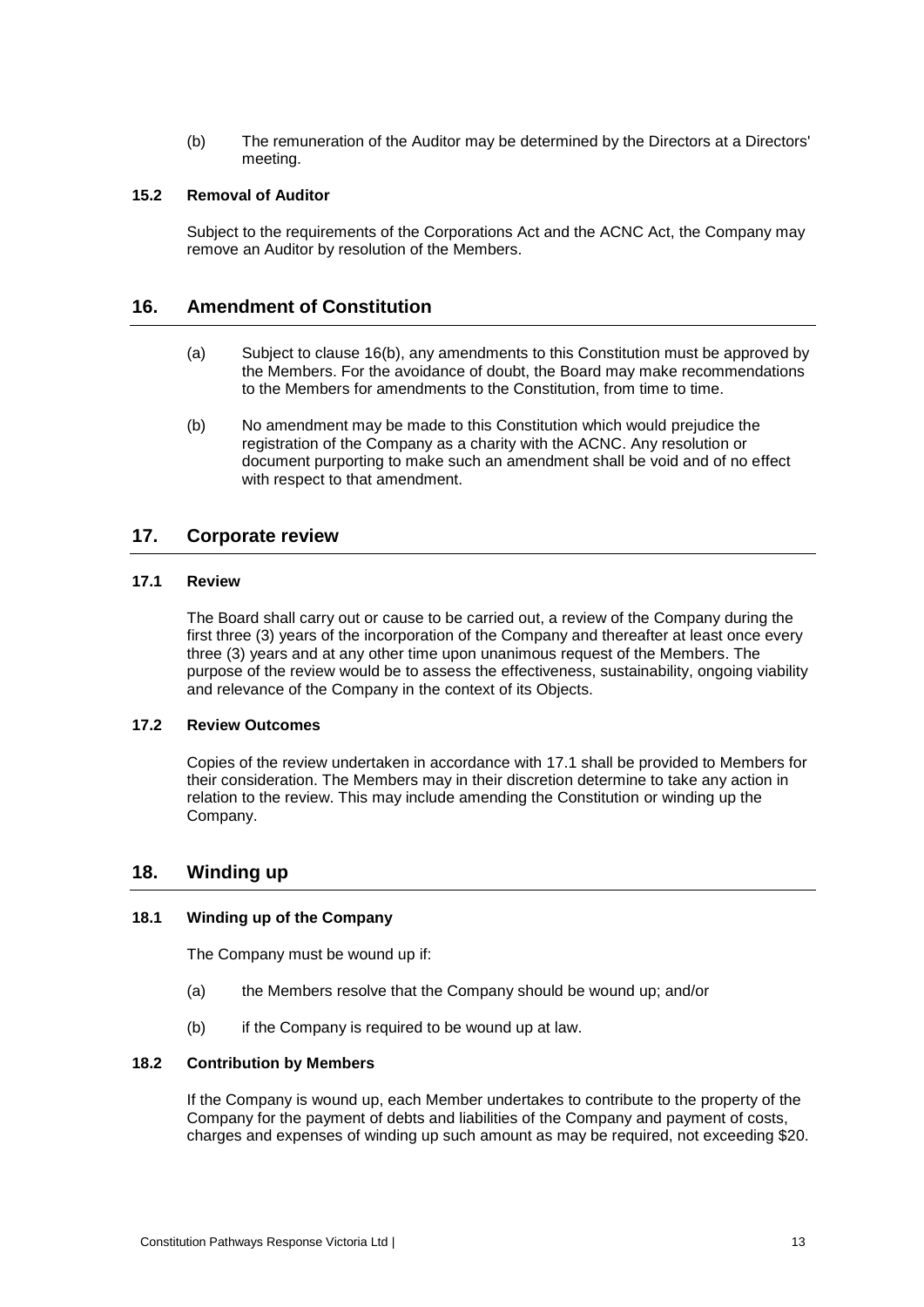# <span id="page-16-2"></span>**18.3 Distribution of surplus assets**

The Company may be dissolved by a Unanimous Resolution of the Members. Upon the winding up of the Company, any surplus remaining after the satisfaction of all its debts and liabilities, will not be paid to or distributed to the Members but shall be given or transferred in accordance with Church Laws:

- (a) to a charitable institution, body, entity or organisation operated in Australia, with similar purposes to the Company; and
- (b) the governing documents of which prohibit the distribution of its income and property among its members to an extent at least as great as is imposed on the Company under this Constitution,

such institution, body, entity or organisation to be determined by the Members at or before the winding up of the Company and in default, by application to the Supreme Court of Victoria for determination.

# <span id="page-16-0"></span>**19. Indemnity**

# <span id="page-16-1"></span>**19.1 Indemnity for liability**

To the extent permitted by law and subject to the restrictions in section 199A of the Corporations Act, the Company indemnifies every person who is or has been an officer of the Company against:

- (a) any liability (other than for legal costs) incurred by that person as such an officer of the Company; or
- (b) reasonable legal costs incurred in defending an action for a liability incurred by that person as such an officer of the Company; or
- (c) in connection with or arising from any inquiry or investigation by an Authority or External Administrator involving that person as an officer of the Company.

# **19.2 Indemnity in respect for premiums**

To the extent permitted by law and subject to the restrictions in section 199B of the Corporations Act, the Company may at any time pay premiums in respect of a contract insuring a person (whether with others or not) who is an officer of the Company. The liability insured against may not include that which the Corporations Act prohibits. Any such premium in relation to a Director is in addition to, and not regarded as part of, any remuneration approved by the Members under this Constitution.

# **19.3 GST**

The amount of any indemnity payable under clause [19.1](#page-16-1) will include an additional amount (**GST amount**) equal to any GST payable by the officer being indemnified (**Indemnified Officer**) in connection with the indemnity (less the amount of input tax credit claimable by the Indemnified Officer in connection with the indemnity). Payment of any indemnity which includes a GST Amount is conditional upon the Indemnified Officer providing the Company with a GST tax invoice for the GST amount.

# **19.4 Interpretation**

For the purposes of this clause [19,](#page-16-0) "officer" means:

(a) a Director;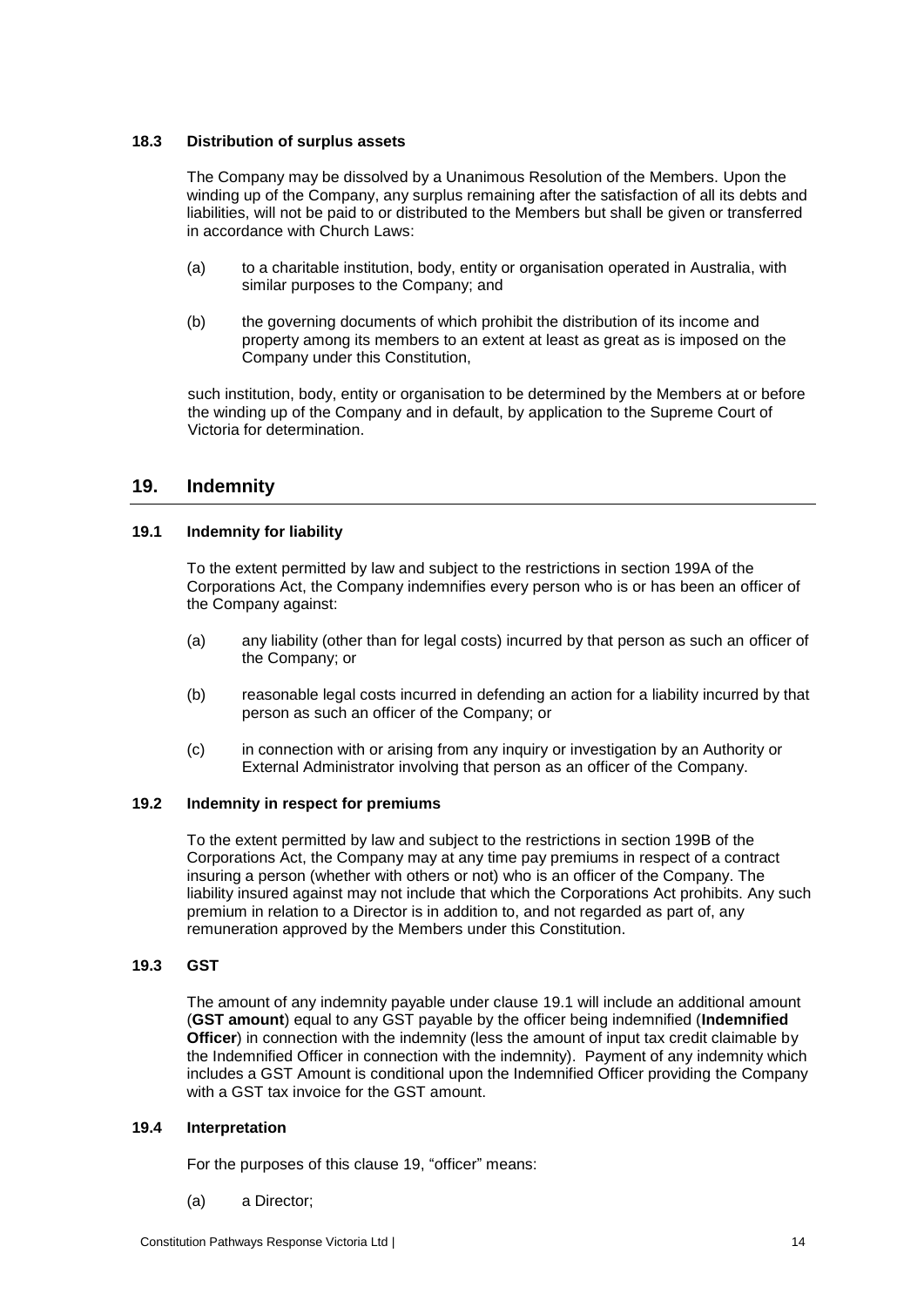- (b) a member of a Committee;
- (c) a Secretary; and
- (d) an executive officer of the Company as defined by the Corporations Act.

# **20. Interpretation**

# **20.1 Definitions**

In this Constitution unless the contrary intention appears:

**ACNC** means the Australian Charities and Not-for-profits Commission or its successor.

**ACNC Act** means the *Australian Charities and Not-for-profits Commission Act 2012* (Cth) as modified or amended from time to time and includes any regulations made under that Act and any exemption or modification to that Act applying to the Company.

**Archbishop of Melbourne** means the Archbishop of the Archdiocese of Melbourne from time to time, or the administrator of the Archdiocese during any period that the Archdiocese is vacant.

**Archdiocese of Melbourne** means the Roman Catholic Archdiocese of Melbourne, being the district in the State of Victoria over which as regards the faithful, the Archbishop of Melbourne exercises Episcopal jurisdiction.

**Auditor** means the person appointed for the time being as auditor of the Company.

#### **Authority** means:

- (a) a Royal Commission, Board of Inquiry, Parliamentary Committee or similar body;
- (b) the Australian Securities & Investments Commission, the Australian Competition and Consumer Commission, and any other regulatory authority;
- (c) a department of any Australian government or of any other jurisdiction;
- (d) a public authority;
- (e) an instrumentality, agent or appointee of the Crown in right of the Commonwealth, in right of a State or in right of a Territory or the equivalent of any of them in any other jurisdiction:
- (f) any other body exercising statutory or prerogative power;
- (g) a government, a governmental, semi-governmental or judicial person, authority, body or entity;
- (h) a statutory corporation; or
- (i) a person, authority, body or entity (whether autonomous or not) who is charged with the administration of law.

**Bishop of Ballarat** means the Bishop of the Diocese of Ballarat from time to time, or the administrator of the Diocese during any period that the Diocese is vacant.

**Bishop of Sale** means the Bishop of the Diocese of Sale from time to time, or the administrator of the Diocese during any period that the Diocese is vacant.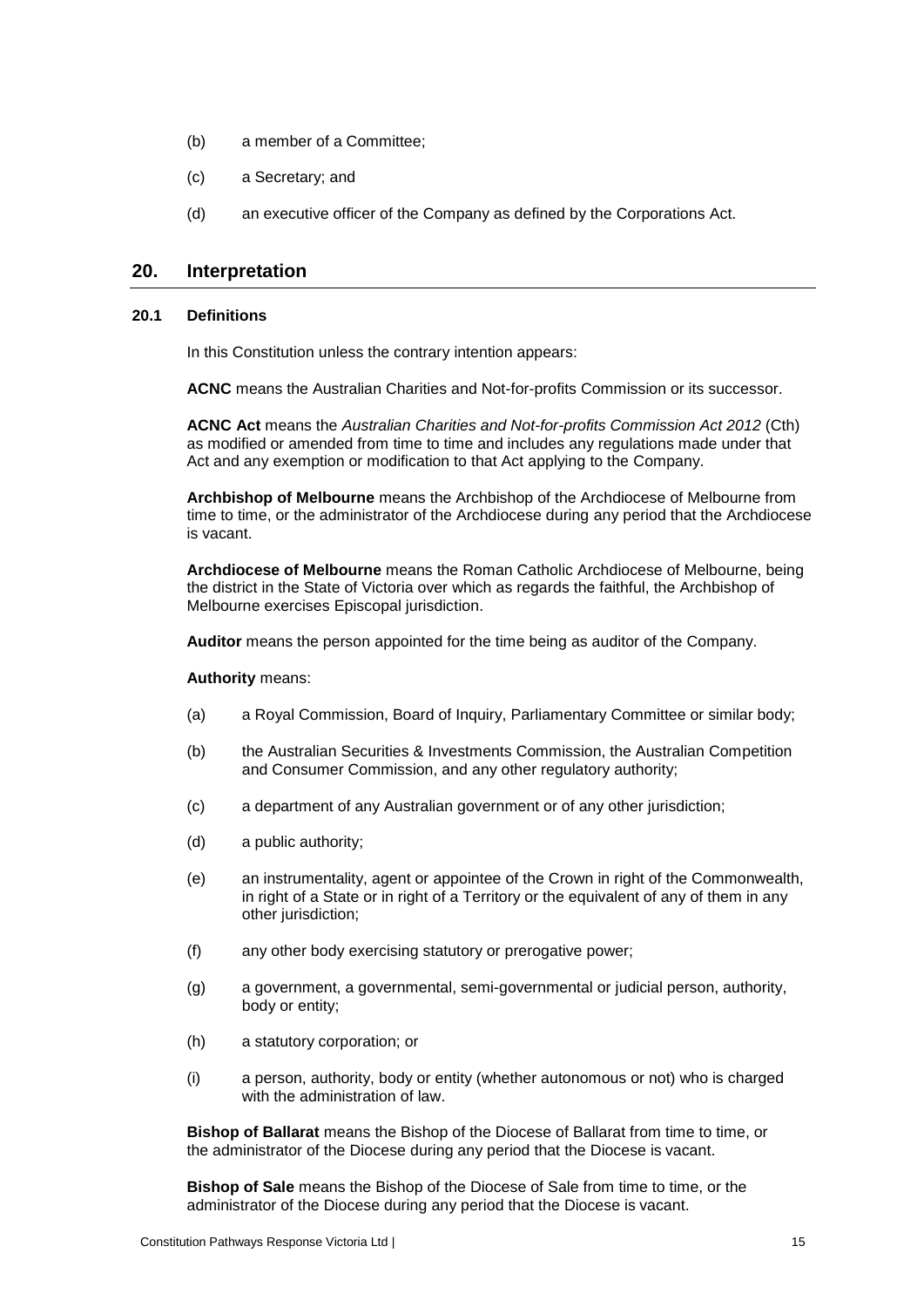**Bishop of Sandhurst** means the Bishop of the Diocese of Sandhurst from time to time, or the administrator of the Diocese during any period that the Diocese is vacant.

**Bishop** means a reference to each of the Archbishop of Melbourne, the Bishop of Ballarat, the Bishop of Sale or the Bishop of Sandhurst, or a reference to them jointly, as applicable.

**Board** means the board of Directors of the Company.

**Canonical Steward** means the person(s) or other entity canonically responsible for the Catholic Entity.

**Catholic Entity** means a diocese, religious institute or society of apostolic life or Ministerial Public Juridic Person or other Catholic agency including social welfare, health or educational institutions and corporations.

**Church** means the Roman Catholic Church.

#### **Church Authority** means

- (a) a Catholic bishop (or Archbishop, as appropriate) of a Catholic diocese or its administrator from time to time.
- (b) the Superior of an Australian Religious Institute in respect of Catholic religious institutes or societies of apostolic life; or
- (c) the Canonical Steward in relation to a particular Catholic entity in respect of other Catholic entities other than referred to in (a) or (b) above.

**Church Laws** means the universal laws of the Church and the Code of Canon Law, including the norms and conventions of a Diocese and any statement, interpretation or articulation by the Members of such laws and the beliefs, traditions, practices and canonical decrees of the Church.

**Church Personnel** means a cleric, member of a religious institute/society of apostolic life, seminarian or ordinand, or other person currently or previously employed by a Catholic Entity or engaged on a contract, subcontract, voluntary or unpaid basis, whether alive or deceased.

**Code of Canon Law** means the Code of Canon Law promulgated by Pope John Paul II on 25 January 1983 or its successor and any other universal or particular legislation promulgated by the competent ecclesiastical authority.

**Committee** means a committee established in accordance with clause [11.](#page-12-1)

**Company** means Pathways Response Victoria Ltd ACN

**Constitution** means the constitution of the Company as amended from time to time.

**Controller** has the meaning given by the Corporations Act.

**Corporations Act** means the *Corporations Act 2001* (Cth) as modified or amended from time to time and includes any regulations made under that Act and any exemption or modification to that Act applying to the Company.

**Diocese** means a reference to each of the Archdiocese of Melbourne, the Diocese of Ballarat, the Diocese of Sale and the Diocese of Sandhurst or a reference to them jointly, as applicable.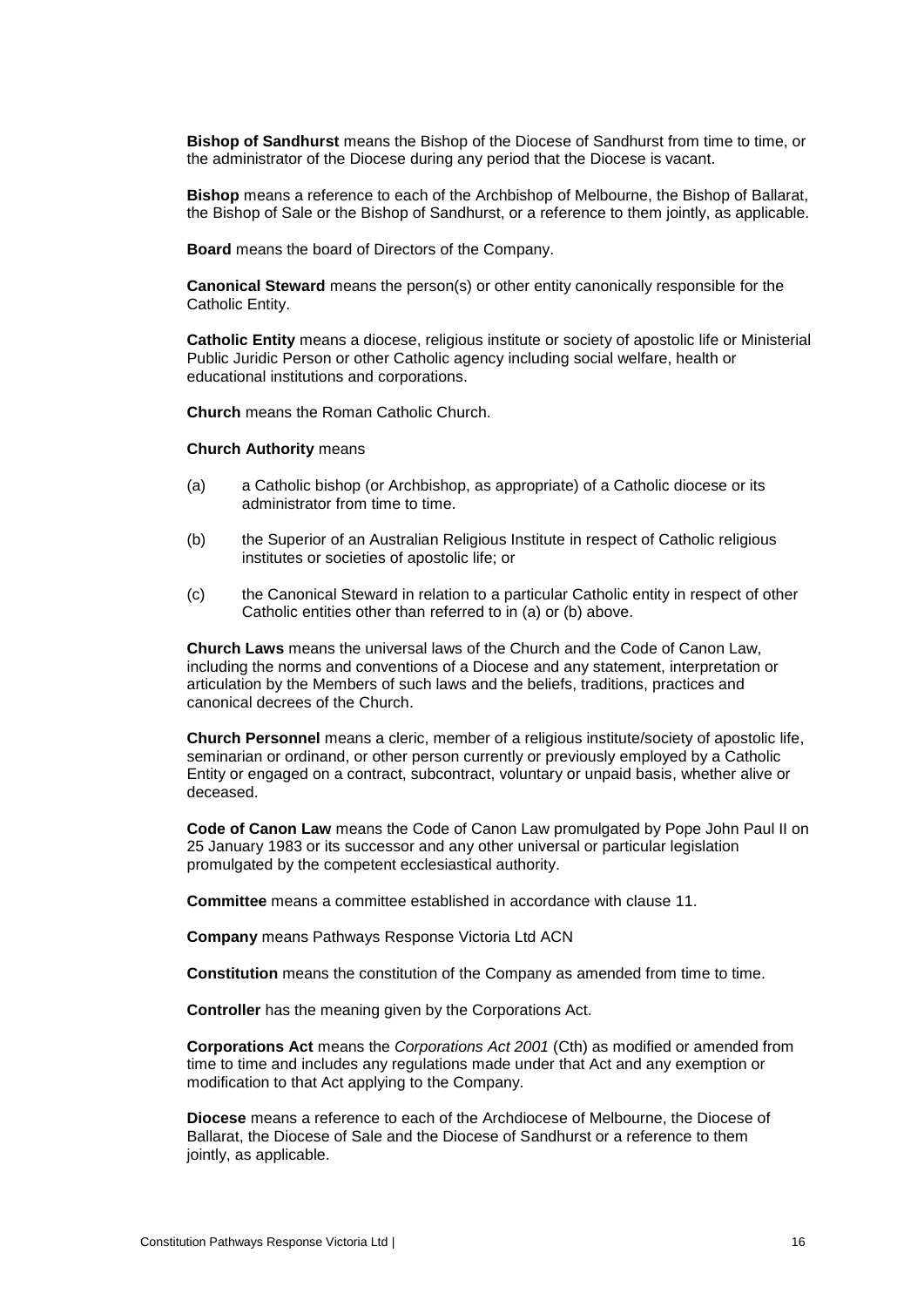**Diocese of Ballarat** means the Roman Catholic Diocese of Ballarat, being the district in the State of Victoria over which as regards the faithful, the Bishop of Ballarat exercises Episcopal jurisdiction.

**Diocese of Sale** means the Roman Catholic Diocese of Sale, being the district in the State of Victoria over which as regards the faithful, the Bishop of Sale exercises Episcopal jurisdiction.

**Diocese of Sandhurst** means the Roman Catholic Diocese of Sandhurst, being the district in the State of Victoria over which as regards the faithful, the Bishop of Sandhurst exercises Episcopal jurisdiction.

**Director** means and includes any person occupying a position on the Board.

**Directors** means all or some of the Directors acting as the Board.

**Executive Director** means the person appointed to undertake that role (or any analogous role or title) in the Company in accordance with clause [13.](#page-13-1) For the avoidance of doubt, the Executive Director is not a Director of the Board of the Company and is not eligible to be appointed a Director and hold office on the Board for so long as the person occupies the position of Executive Director.

**External Administrator** means a liquidator, provisional liquidator, Controller or an administrator.

**Government Agency** means any government or any governmental, semi-governmental or administrative department, entity, agency, authority, commission, corporation or body (including those constituted or formed under any statute) where the department, entity, agency, authority, commission, corporation or body is subject to the control or direction of the Commonwealth of Australia or a State or Territory of Australia.

**GST** has the meaning given to that term in the *A New Tax System (Goods and Services Tax) Act 1999* as modified or amended from time to time.

**Member** means a member of the Company as set out in clause [5.1.](#page-5-2)

**Ministerial Public Juridic Person** means a public juridic person recognised as such under the Code of Canon Law which is established by the decree of a competent ecclesiastical authority for the purpose of active ministry.

**National Response Protocol for Catholic Church Authorities in Australia** means the National Response Protocol for Catholic Church Authorities in Australia, being the nationally-consistent framework for handling concerns and allegations of sexual abuse and other misconduct by Church personnel adopted by the Australian Catholic Bishops Conference in November 2020 and effective from 1 January 2021.

**Nominations Committee** means the committee established under clause **[7](#page-9-1)**.

**Objects** means the objects of the Company set out in clause [3.2.](#page-4-0)

**Policies** means the policies of the Company made under clause [12.](#page-13-0)

**Registered Entity** has the meaning given in the ACNC Act.

**Religious Institute** means a canonically recognised religious institute and/or society with public juridic status in the Church in which, in accordance with their own law, the members pronounce public vows and live a fraternal life in common.

**Remuneration** includes, without limitation, salaries, wages, commissions, fees, rewards, allowances or bonuses.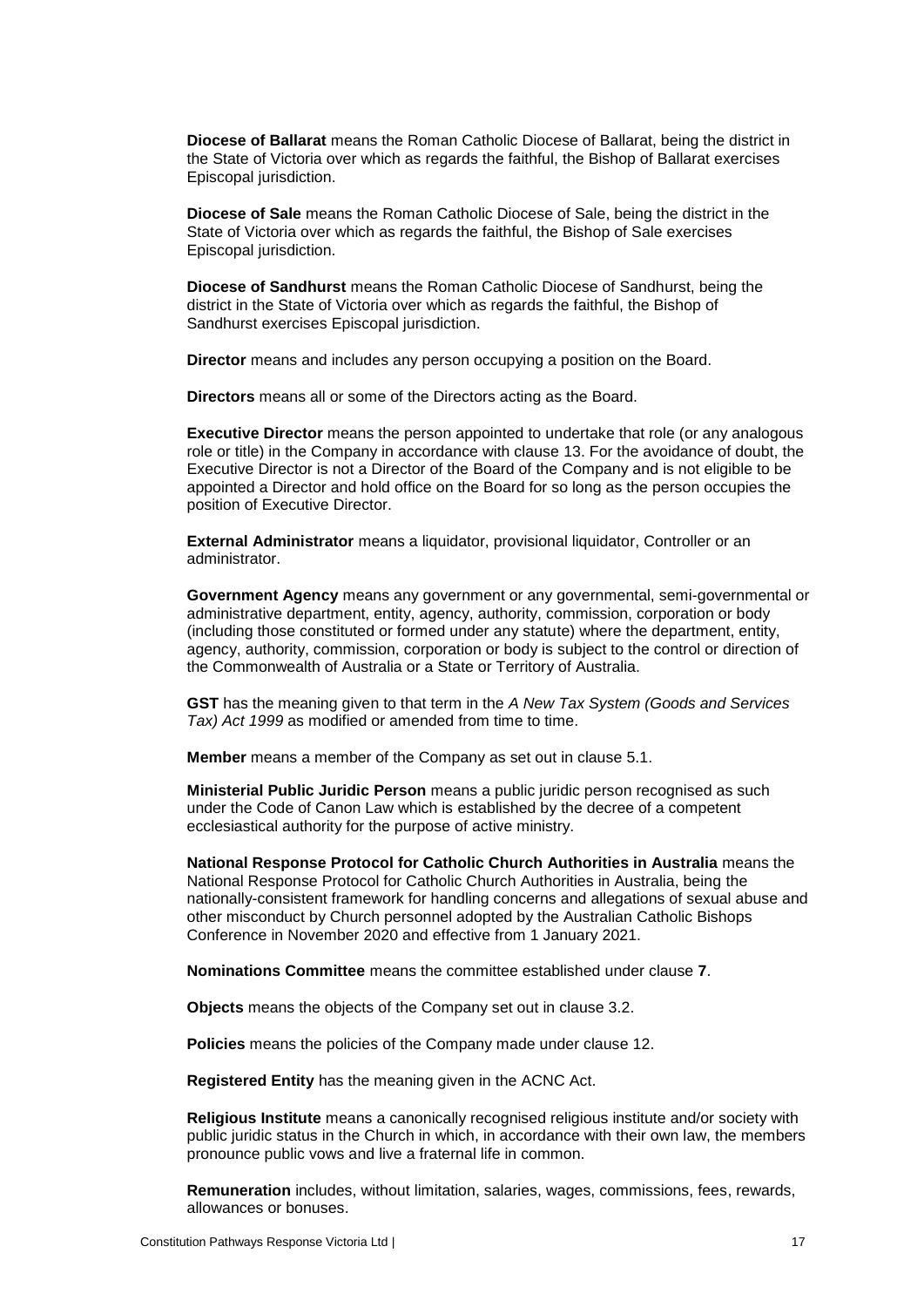**Replaceable Rules** means the provisions of the Corporations Act that apply as replaceable rules, being those listed in the table in section 141 of the Corporations Act.

**Response and Resolution Director** means the person appointed to undertake that role (or any analogous role or title) in the Company in accordance with clause [13.](#page-13-1) For the avoidance of doubt, the Response and Resolution Director is not a Director of the Board of the Company and is not eligible to be appointed a Director and hold office on the Board for so long as the person occupies the position of Response and Resolution Director.

**Responsible Entity** has the meaning given in the ACNC Act.

**Secretary** means any person appointed by the Board under clause [10](#page-12-2) to perform any of the duties of a secretary of the Company and if there are joint secretaries, any one or more of those joint secretaries.

**Superior of an Australian Religious Institute** means the person acting in that canonical role (by whatever name) from time to time.

**Unanimous Members' Resolution** means a resolution approved by all Members.

# **20.2 Interpretation**

- (a) In this Constitution, except where the context otherwise requires, an expression in a clause of this Constitution has the same meaning as in the Corporations Act. Where the expression has more than one meaning in the Corporations Act and a provision of the Corporations Act deals with the same matter as a clause of this Constitution, that expression has the same meaning as in that provision.
- (b) In this Constitution, except where the context otherwise requires:
	- (i) the singular includes the plural and vice versa, and a gender includes other genders;
	- (ii) another grammatical form of a defined word or expression has a corresponding meaning;
	- (iii) a reference to a clause, paragraph, schedule or annexure is to a clause or paragraph of, or schedule or annexure to, this Constitution, and a reference to this Constitution includes any schedule or annexure;
	- (iv) a reference to a document or instrument includes the document or instrument as novated, altered, supplemented or replaced from time to time;
	- (v) a reference to **A\$**, **\$A**, **dollar** or **\$** is to Australian currency; and
	- (vi) the meaning of general words is not limited by specific examples introduced by including, for example or similar expressions.